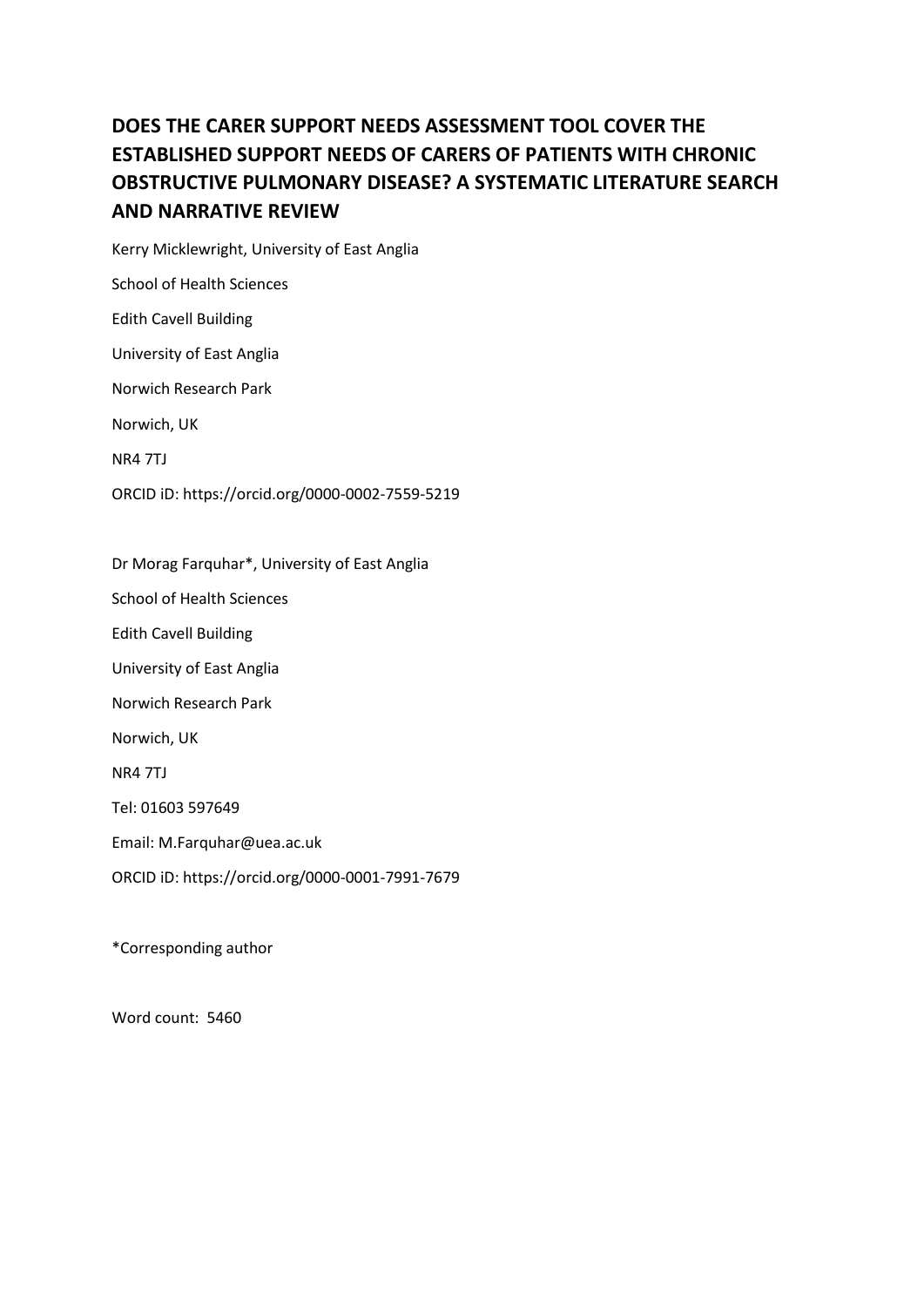# **ABSTRACT**

# **Background**

Informal carers play a key supportive role for patients with Chronic Obstructive Pulmonary Disease (COPD). However, caring can have a considerable impact on health and wellbeing. Carers may have unidentified support needs that could be a target for intervention. Literature on the support needs of informal carers has not been fully synthesized, and our knowledge of the comprehensiveness of the Carer Support Needs Assessment Tool (CSNAT) for these individuals is limited.

# **Aim**

To explore whether the CSNAT covers the support needs of carers of patients with COPD identified in published literature.

# **Design**

English language studies were identified against predetermined inclusion/exclusion criteria through database searching. Further studies were identified through searching reference lists and citations of included papers. Papers were critically appraised and data extracted and synthesised by two reviewers. Identified needs were mapped to CSNAT questions.

# **Data sources**

MEDLINE, CINAHL, EMBASE, CDSR, ASSIA, PsycINFO and Scopus databases (Jan 1997- Dec 2017).

# **Results**

24 studies were included. Results suggest that carers have support needs in a range of domains including physical, social, psychological and spiritual. Many of these needs are unmet. Particular areas of concern relate to: prolonged social isolation, accessing services, emotional support and information needs.

Findings also suggest amendment of the CSNAT may be required relating to difficulties within relationship management.

# **Conclusion**

Evidence suggests that COPD carers would benefit from identification and response to their support needs by healthcare professionals but to enable this the CSNAT requires an additional question. Future planned work will develop this with COPD carers.

# **Key words**

Palliative care, caregivers, Chronic obstructive pulmonary disease, systematic review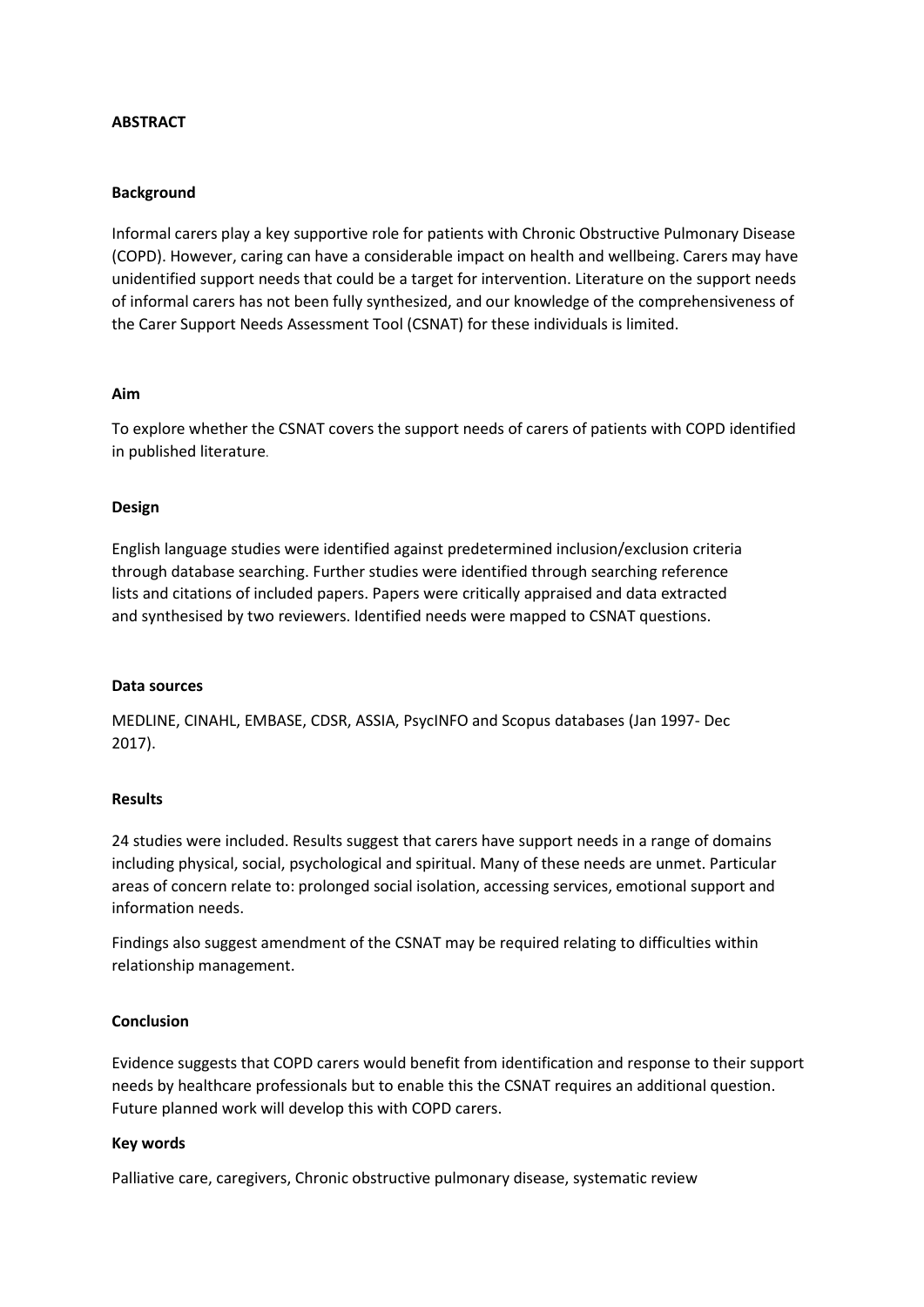# **KEY STATEMENTS**

# **What is already known about this topic?**

- Informal carers play a vital role in supporting patients with chronic obstructive pulmonary disease (COPD).
- COPD carers may have unidentified support needs that could be a target for intervention by clinicians.
- The Carer Support Needs Assessment Tool (CSNAT) has been developed as an evidencebased, person-centred approach to identify carer support needs, though as it was initially developed for carers of patients with end-stage cancer it is unclear if it encompasses all the potential support needs of COPD carers.

# **What this paper adds?**

- Synthesis of knowledge relating to COPD carer support needs from published literature, including needs carers felt were met, needs carers felt were unmet and supportive inputs carers considered helpful.
- Mapping of these support needs to the CSNAT, which suggests that the addition of a question encompassing relationship management issues may be required to make it more comprehensive for COPD carers.

# **Implications for practice, theory or policy**

- Many of the support needs of COPD carers are unmet; particular areas of concern relate to prolonged social isolation, accessing services, emotional support and information needs**.**
- COPD carers would benefit from identification, a comprehensive, person-centred assessment of their needs and appropriate response to these needs by clinicians.
- The CSNAT is a promising approach to identify COPD carer support needs though it may require amendment to ensure it fully encompasses the potential needs of this group.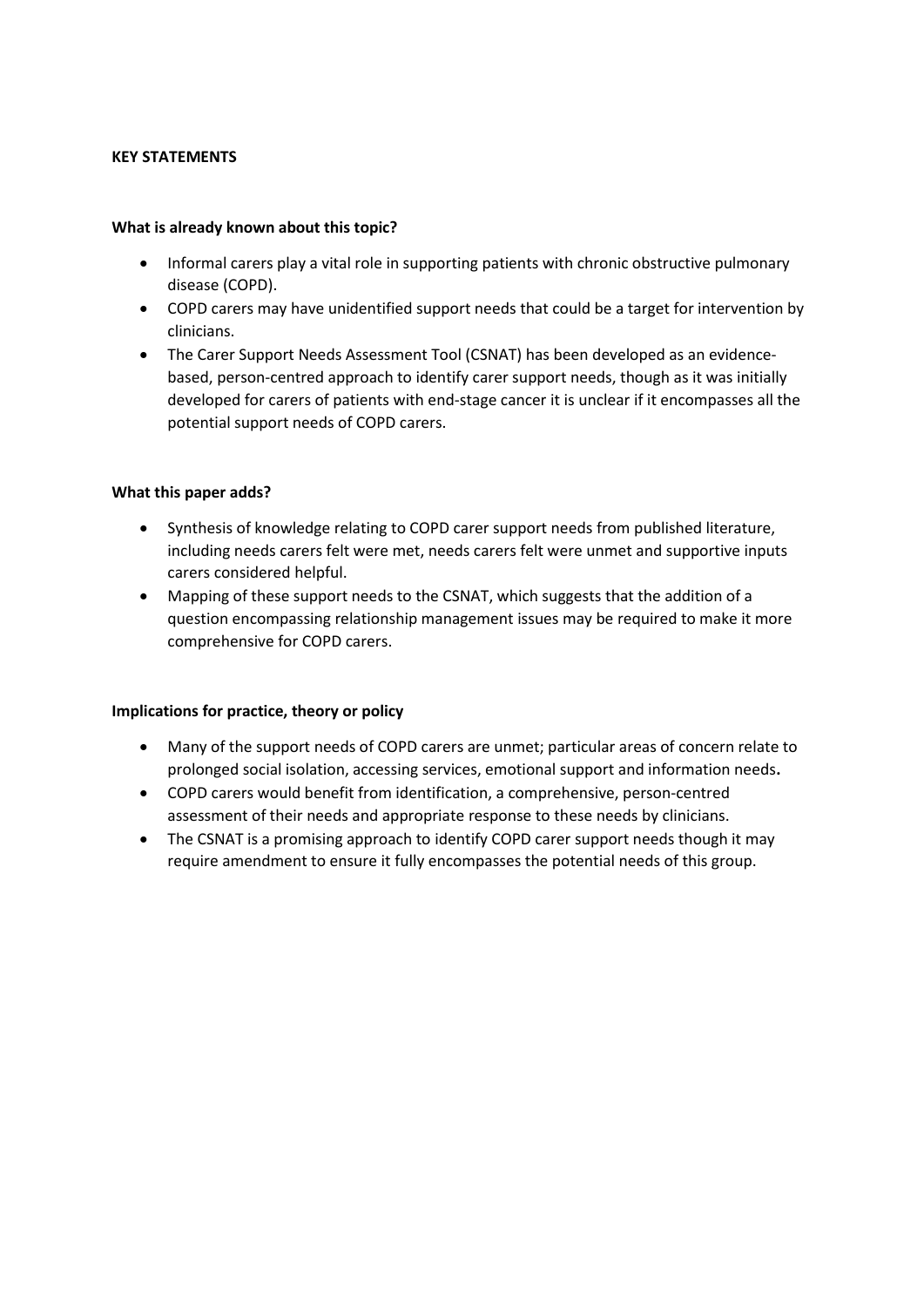#### **INTRODUCTION**

Informal carers are unpaid "lay people in a close supportive role who share in the illness experience of the patient and who undertake vital care work and emotion management".[1] They provide essential support to patients with progressive long-term conditions such as Chronic Obstructive Pulmonary Disease (COPD) relieving pressure on over-stretched health and social care services: one study reported that 77% of advanced COPD patients indicated they had a carer.[2] Carers support patients with personal care, meal preparation, shopping, managing healthcare appointments, providing emotional support and administering medication, including the use and maintenance of nebulisers.[3-5] Evidence also suggests that, historically, COPD patients have experienced significant inequalities in the provision of effective palliative care, potentially indicating the particular importance of informal care support for this group.[6-8]

However, informal carers are patients in their own right with health and support needs of their own.[9] A breadth of research indicates that caring for patients with COPD can have considerable detrimental impacts on carers' health and wellbeing. They report fatigue, anxiety, social isolation, depression, distress, financial difficulties and sleep disturbance.[10-14] Meeting the support needs of these carers is essential if they are to manage their own health and wellbeing while providing care throughout the trajectory of the patient's illness. They may need support with both 'direct' needs, which refers to the support an individual may require for themselves, and 'enabling' needs, the support that carers may need to provide care.[15] However, there are few evidence-based interventions to support COPD carers, who may particularly benefit from an effective and consistent process to identify and address their support needs.[13, 16, 17]

Policy indicates that the support provided to carers should be tailored to the needs of the individual.[18] Identifying carers is the first step in this process, then a comprehensive, personcentred assessment should inform the provision of effective holistic support.[19] One intervention used for this purpose in practice is the Carer Support Needs Assessment Tool (CSNAT) intervention.[15] The CSNAT intervention comprises two components: (1) an evidence-based, fourteen question tool that encompasses both direct and enabling needs which is integrated into (2) 'The CSNAT Approach', a five-stage person-centred process that facilitates a consistent and comprehensive assessment, response and review process. A strength of the CSNAT intervention is that self-report is used to identify carers' needs directly rather than clinicians inferring what is needed through indirect measures such as carer burden questionnaires. However, the tool itself was originally developed with carers of patients in hospice care settings toward the end of life, predominantly caring for those with cancer diagnoses, therefore whether the questions comprehensively cover the support needs of carers of patients with COPD has not been examined. The disease trajectory, symptoms, length and type of caring and the availability of patient and carer support can differ significantly between COPD and end-stage cancer.[20] Investigation and synthesis of pre-existing evidence on COPD carer support needs may help to elucidate whether the CSNAT encompasses all of the needs of COPD carers and is suitable for use in practice with these carers in its current form. This review therefore aims to systematically identify carer support needs in COPD from the published literature, and to use these findings to examine the comprehensiveness of the CSNAT for COPD carers through question mapping.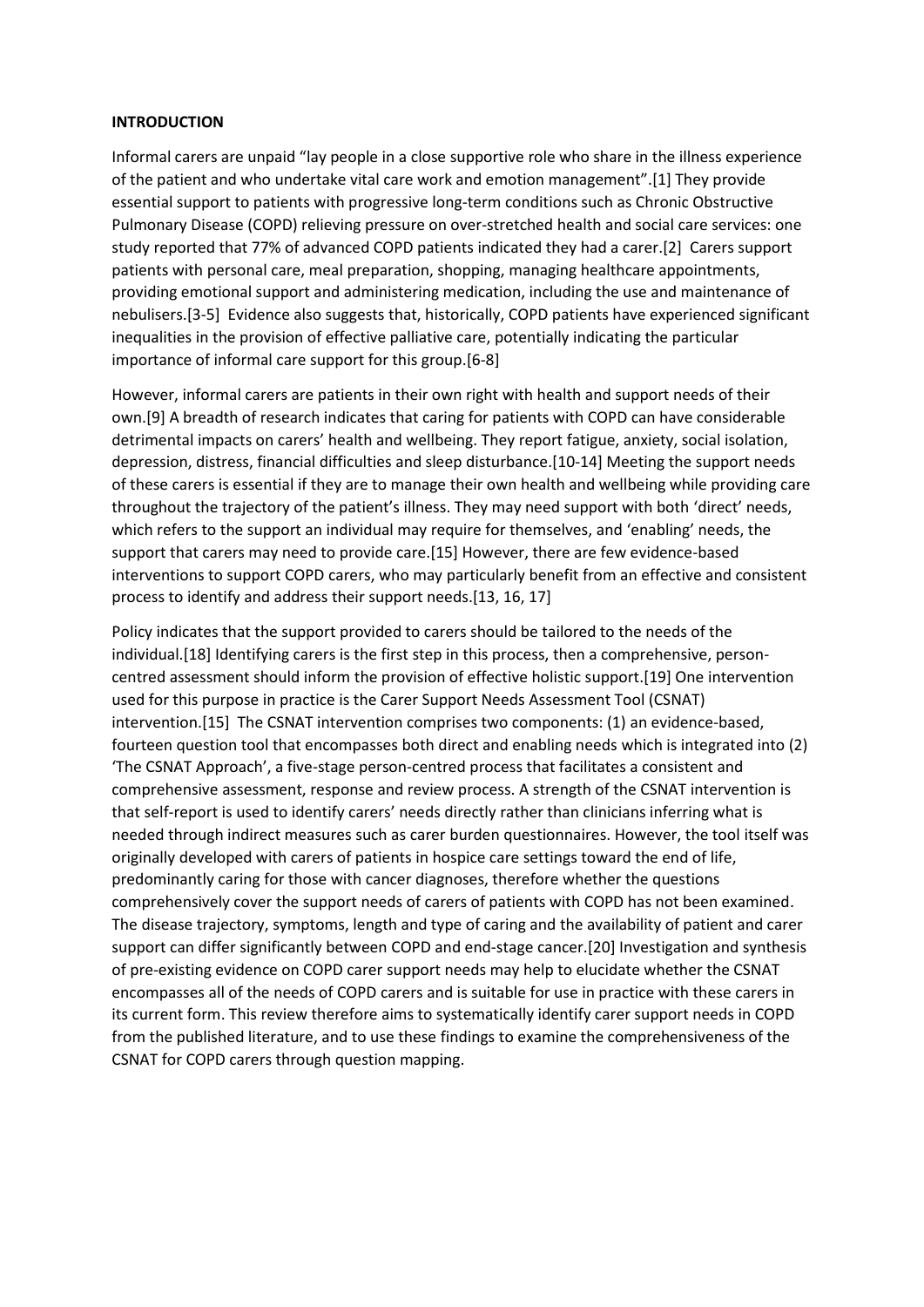#### **METHODS**

#### **Review question**

Does the CSNAT comprehensively cover the published support needs of carers of patients with COPD?

# **Study design**

A systematic search of peer-reviewed English language research literature published between 1997- 2017 was conducted by two reviewers. The data extracted was synthesised and mapped to CSNAT questions, then narratively described. This approach was taken for reasons of pragmatism, based on the proposition that researchers should use the philosophical and/or methodological approach that works best for the particular research problem that is being investigated.[21] This pragmatic approach was in keeping with the very applied nature of the review question. The review followed a registered protocol (Prospero database: CRD42018087082, accessible at https://www.crd.york.ac.uk/prospero/display\_record.php?ID=CRD42018087082). The PRISMA checklist and flowchart were used to ensure clarity in reporting of activity at the various stages of the review.[22]

# **Study identification**

Medline, EMBASE, CINAHL, ASSIA, PsycINFO, Scopus and the Cochrane Database of Systematic Reviews (CDSR) were searched for relevant papers. Initial scoping searches of the literature indicated that carers may have support needs across a variety of domains (for example, physical, psychological, spiritual and social). As such, a range of databases across multiple disciplines were included. Database searching was supplemented through forwards and backwards reference searching of studies identified as relevant.

Scoping searches of multiple grey literature databases including COPAC, OpenGrey, Ethos and ProQuest resulted in minimal relevant material, prompting the decision to exclude grey literature from the review.

The full inclusion criteria and search terms for this review are included as supplementary online material (Appendix A and Appendix B). To be eligible studies had to include adult participants (18+) who are/were informal carers of people diagnosed with COPD. Papers also had to include information about the support needs of these carers and/or 'helpful inputs' that carers considered helpful in reducing or resolving their needs. The review excluded editorials, opinion pieces, case studies and non-empirical studies.

A broad range of search terms were used due to variations in how informal carers are referred to by themselves and others: for example, spouses do not always identify with the term 'carer' as the support they provide is sometimes regarded by them as a natural extension of the marital role.[23]

# **Data extraction**

The first reviewer (KM) screened the titles and abstracts of potentially relevant papers against the inclusion criteria. If eligibility remained unclear the full text was read; for any papers where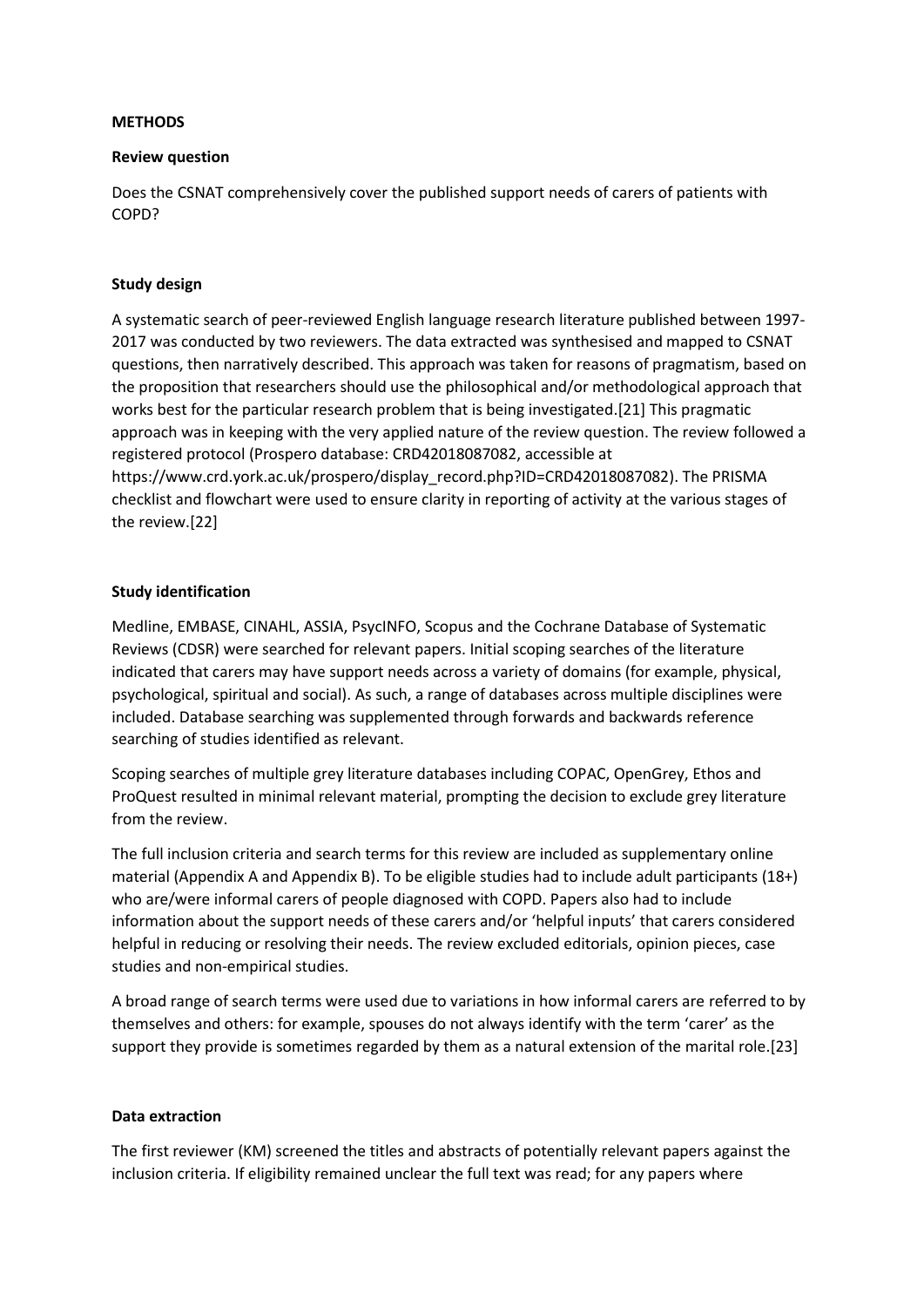uncertainty remained, the paper was discussed with the second reviewer to reach consensus. The second reviewer (MF) reviewed 10% of all identified papers to establish reproducibility of screening.

Data were extracted by the first reviewer. To refine this process, both reviewers independently extracted and interpreted data from 3 (12.5%) eligible papers initially. Findings were then compared and a consistent approach to the extraction and grouping of data was established.

For the purpose of this review, the meaning of 'support needs' was based on the Bradshaw's concept of 'expressed need' given that the CSNAT is a tool used to identify the needs of a unique individual through self-report.[24] Extraction of data on support needs was then based on the work of Ewing and Grande, creators of the CSNAT.[15] Needs were thus identified and grouped in relation to:

- (1) Met needs: support needs that carers consider to be resolved, potentially through intervention from health or social services.
- (2) Unmet needs: support needs that carers consider remain unresolved or unsupported.
- (3) Helpful inputs: specific responses that carers considered useful in reducing or resolving their support needs.

The reviewers considered 'needs' and 'responses to need' in this way to separate discussion of support needs from discussion of potential interventions to meet these needs. This is because the appropriate response to a support need expressed by a carer may vary considerably depending on the individual. For example, two individuals may express a need for emotional support, but how this could be addressed depends on many factors, including the preferences of the individual and the local resources available.

# **Quality assessment**

Quality appraisal of eligible papers was carried out to identify potential areas of bias and consider of the validity of findings reported within papers. Appraisal was completed by the first reviewer (KM). To determine accuracy of appraisal the second reviewer (MF) additionally independently appraised a random sample (10%) of eligible papers. Differences were discussed (minor) and resolved between the reviewers.

Three quality appraisal tools were used, reflecting the varied methodology of included papers:

- 1) Qualitative: Items 1-9 of the Critical Appraisal Skills Programme (CASP) Checklist.[25] Item 10 was excluded as all papers were judged to be of necessary value for inclusion in this review.
- 2) Quantitative: Appraisal tool for Cross-Sectional Studies (AXIS).[26]
- 3) Narrative review: The reviewers modified the International Narrative Systematic Assessment (INSA) tool.[27] Rather than using the point-scoring system devised by the creators of the INSA, items were phrased into 'yes/no' questions to maintain a consistent approach to quality appraisal.

# **Data analysis**

A license granting permission to use the CSNAT within this review was obtained from its creators. Extracted 'met needs', 'unmet needs' and 'helpful inputs' were mapped onto the 14 CSNAT questions. In their study reporting the development of the CSNAT, Ewing and Grande explain how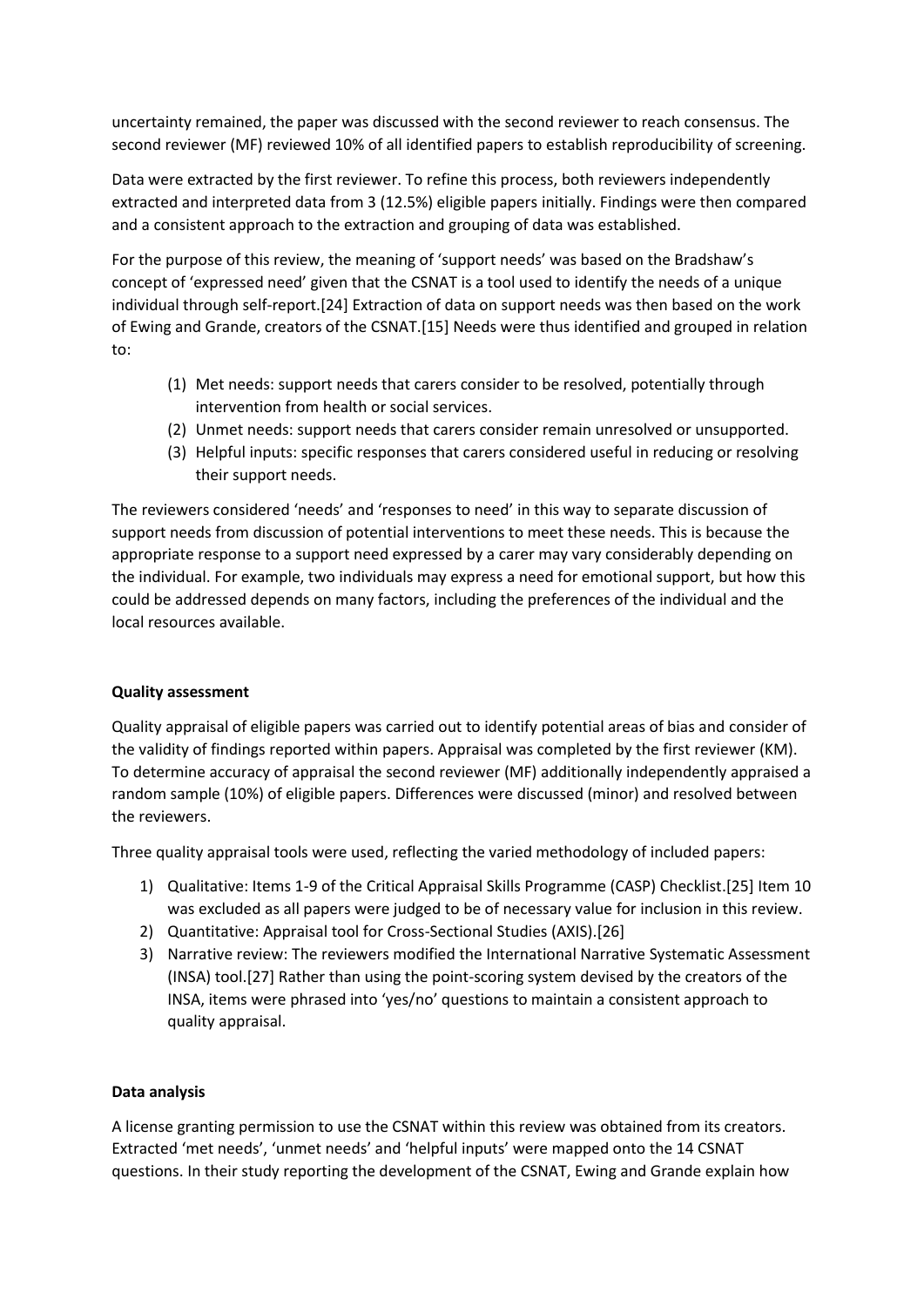qualitative data from carers was initially grouped into discrete categories, which were further refined into CSNAT questions. The reviewers utilised these categories to ensure that mapping was congruent with the support needs Ewing and Grande intended to be encompassed by each question on the tool. This process was achieved by considering each identified need in turn and reviewing the CSNAT questions to identify whether and where the need was located on the tool. Each of the individual CSNAT questions relates to a broad domain of need, therefore multiple support needs can map to one domain.

Extracted support needs that could not be mapped onto the tool's questions indicated areas where amendment of the tool may be useful to ensure the CSNAT is comprehensive for COPD carers. Given the breadth of the individual CSNAT questions noted above, these unmapped support needs were then reviewed to establish whether they could be synthesised to represent one or more additional broad areas of support need (or 'domains of need'). This process was achieved primarily through discussion within the research team, followed by additional consultation with the CSNAT developers. This consultation included discussion and review of the developers' original work in developing the tool and their ongoing work considering the utility of the tool with carers of patients with Motor Neurone Disease (MND). Following this a narrative description of the findings was produced. This design was congruent with paradigm of pragmatism in providing the best methodological approach to answer our very applied review question.[21]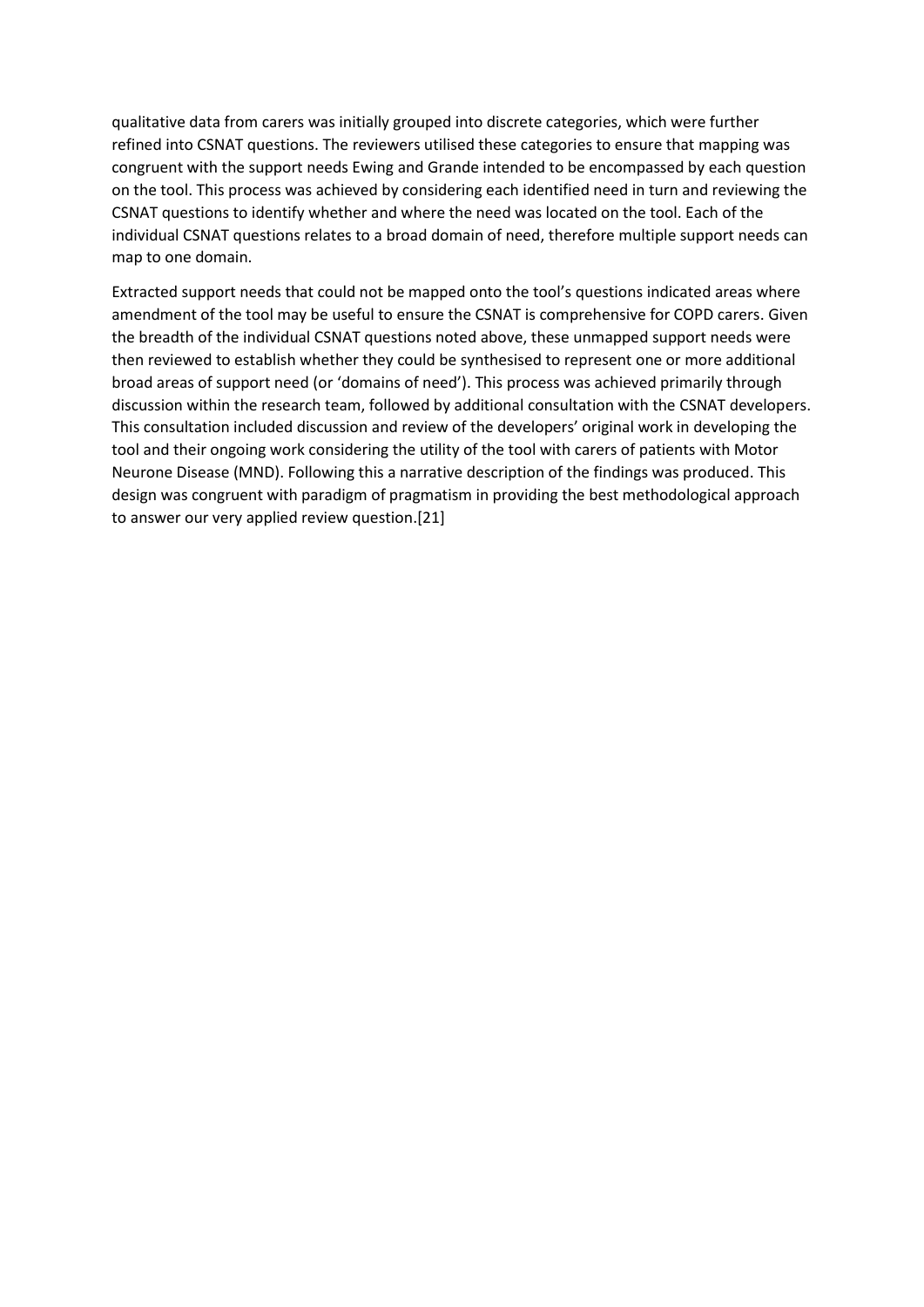#### **RESULTS**

#### **Study selection**

Searches yielded 24 eligible papers (see Figure 1); 14 were qualitative, 6 were quantitative and 4 were narrative reviews (see Appendix C – online supplementary material). Details relating to the quality appraisal of these papers are also included in the study characteristics tables.

# *[FIGURE 1 HERE – PRISMA FLOW CHART]*

Included papers were completed in the UK,[17, 19, 28-30], Iceland,[31] Portugal,[13, 32, 33] Denmark,[34] Japan,[35] the Netherlands,[36] Sweden,[37-39] Australia,[40-43] Ireland,[5, 44] Canada[45, 46] and Norway.[47] Participants from qualitative and quantitative studies were recruited from a range of sites, including outpatient clinics,[28, 37] inpatient units/hospitals,[34, 47] primary care,[32] a civil registry,[30] the community,[41, 42, 45] pre-existing studies[46] or more commonly from multiple settings.[29, 31, 33, 35, 38-40, 44] One study recruited carers from medical records, but the setting was unspecified.[5] Another did not state any setting.[43]

All but one qualitative study used interviews to gather data;[5, 19, 28-33, 37-40, 44, 45] focus groups were utilised in the remaining paper.[34] Quantitative studies were observational, with most being cross-sectional;[35, 41-43, 47] the one exception to this was Ross and Graydon[46], who employed case-control. Carers were more likely to be female, with 15 papers either recruiting more women than men or specifically targeting female participants.[28-31, 33, 34, 38, 40-47] Only one study with mixed gender participants had a greater proportion of men than women,[37] though two further papers were focused on male carers exclusively.[32, 39] Four included papers were review articles.[13, 17, 19, 36]

# **Quality Appraisal**

Several issues were revealed through quality appraisal that may impact upon the validity of findings. Multiple studies encountered difficulties with recruitment and carer engagement, including Hynes, Stokes and McCarron[44] and Bove et al.[34] Researchers suggested these issues may have arisen from the disparity between how some carers self-identify and how they are labelled by others; researchers expressed concerns that the individuals they had attempted to recruit did not identify with the 'carer' label and hence chose not to engage with the studies. Further issues encountered within the studies related to carers struggling to engage due to difficulties in finding the time to participate or because of an unexpected deterioration of the patient's health. Many studies recruited carers through patients or required the explicit consent of the patient to proceed.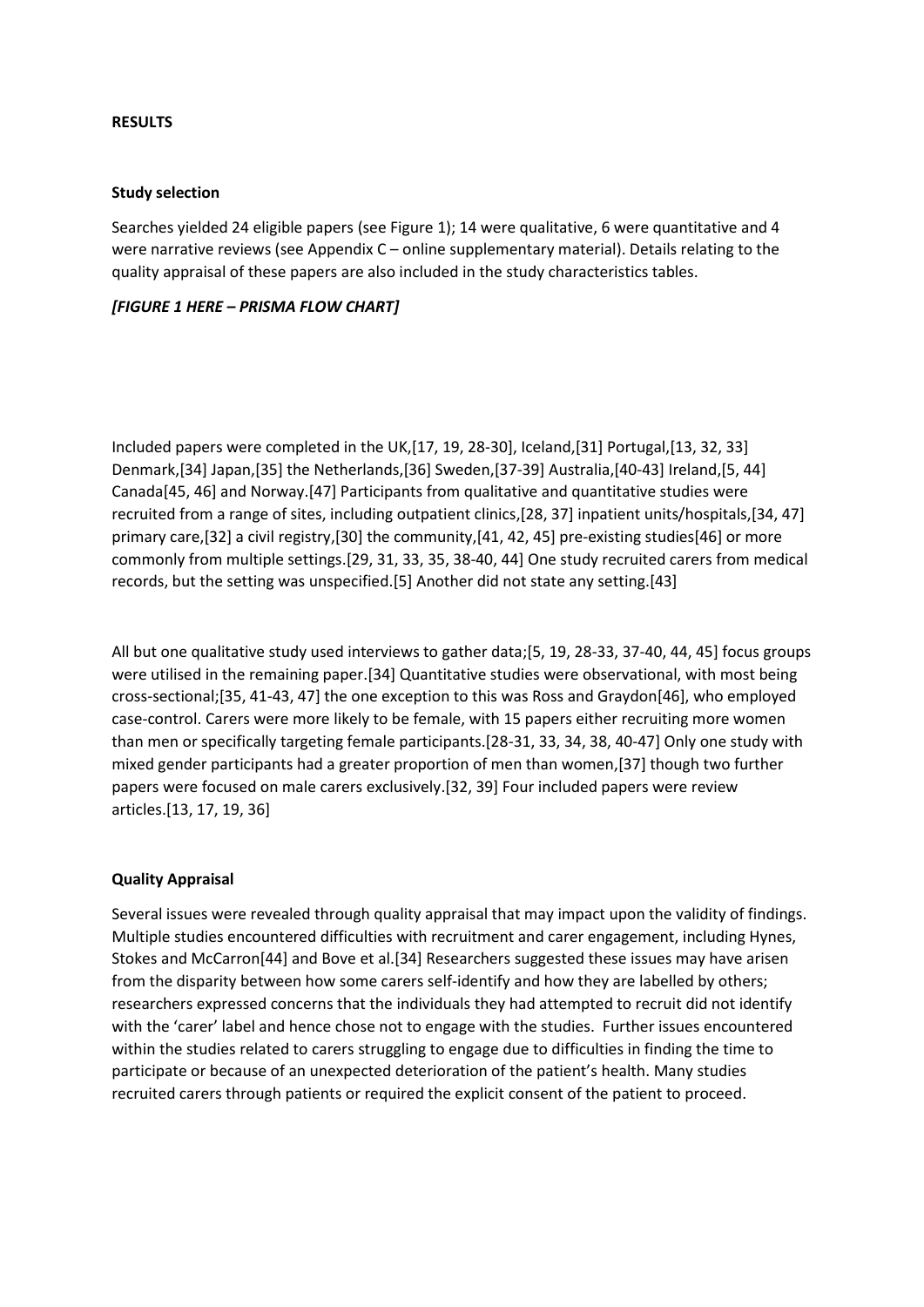# **Overview of findings relating to identified carer needs**

The majority of support needs reported were unmet. There were four key areas with which carers needed support initially identified: informational, emotional distress, social isolation and access to services. These are outlined before the mapping of COPD carer support needs to CSNAT items is presented.

# Informational

Insufficient information provision was a consistent finding of the review. Carers appeared to struggle with understanding COPD as a medical condition; their lack of confidence in their knowledge of COPD was evident throughout. Although two studies suggested that carers had received sufficient disease-specific information to meet their needs,[40, 43] eleven papers indicated significant shortfalls in the information provided to carers.[5, 13, 19, 29-31, 38, 39, 44-46] One paper described how the provision of adequate information about COPD only took place in the last few days of the patient's life.[40]

Carers also demonstrated considerable unmet needs in relation to information about managing symptoms. Carers reported the need for further information about the patient's medication,[32, 34, 43] managing COPD exacerbations,[29, 40] managing the patient's anxiety,[29] managing oxygen and health aids,[44] maintaining the quality of life for the patient-carer dyad[29] and help to know when the patient required hospitalisation.[40, 46] Knowledge about, and signposting to, available services was also a major unmet need for carers.[5, 17, 19, 29, 30, 36, 42, 43]

# Emotional distress

Many of the carers expressed unmet needs in relation to emotional distress. Carers in ten of the included papers discussed a range of powerful emotions that they had not received support to manage, including helplessness, powerlessness, anxiety, fear, sadness, anger, frustration, guilt, resentment, shame, grief, loneliness and uncertainty.[13, 19, 30, 34, 36, 39, 43-46] Carers felt abandoned,[30, 34, 45] struggled to ask for help from others[30, 31] and reported that they had noone to talk to.[35, 43, 45, 46] In some cases, emotional needs stemmed from fearing for the patient. Carers worried about what would happen if they became too ill to provide care.[32, 43] They also feared the patient dying, being particularly fearful of death by asphyxia.[30, 33, 46]

# Social isolation

Carers expressed difficulties relating to social isolation in half of the papers included in the review, with their caring responsibilities preventing them from feeling able to leave the house, have a social life, engage in leisure activities or have time for themselves.[13, 19, 30, 31, 33, 34, 36, 37, 39, 43, 45, 46] Leaving the patient at home could provoke guilt, fear and anxiety, inhibiting carers from pursuing opportunities for socialising outside the home. It is likely that difficulties accessing other sources of care for the patient contributes to this,[32, 35, 43] and some carers reported a desire for a break from caring[31] and support to reduce their exhaustion and fatigue.[19, 30, 37, 45]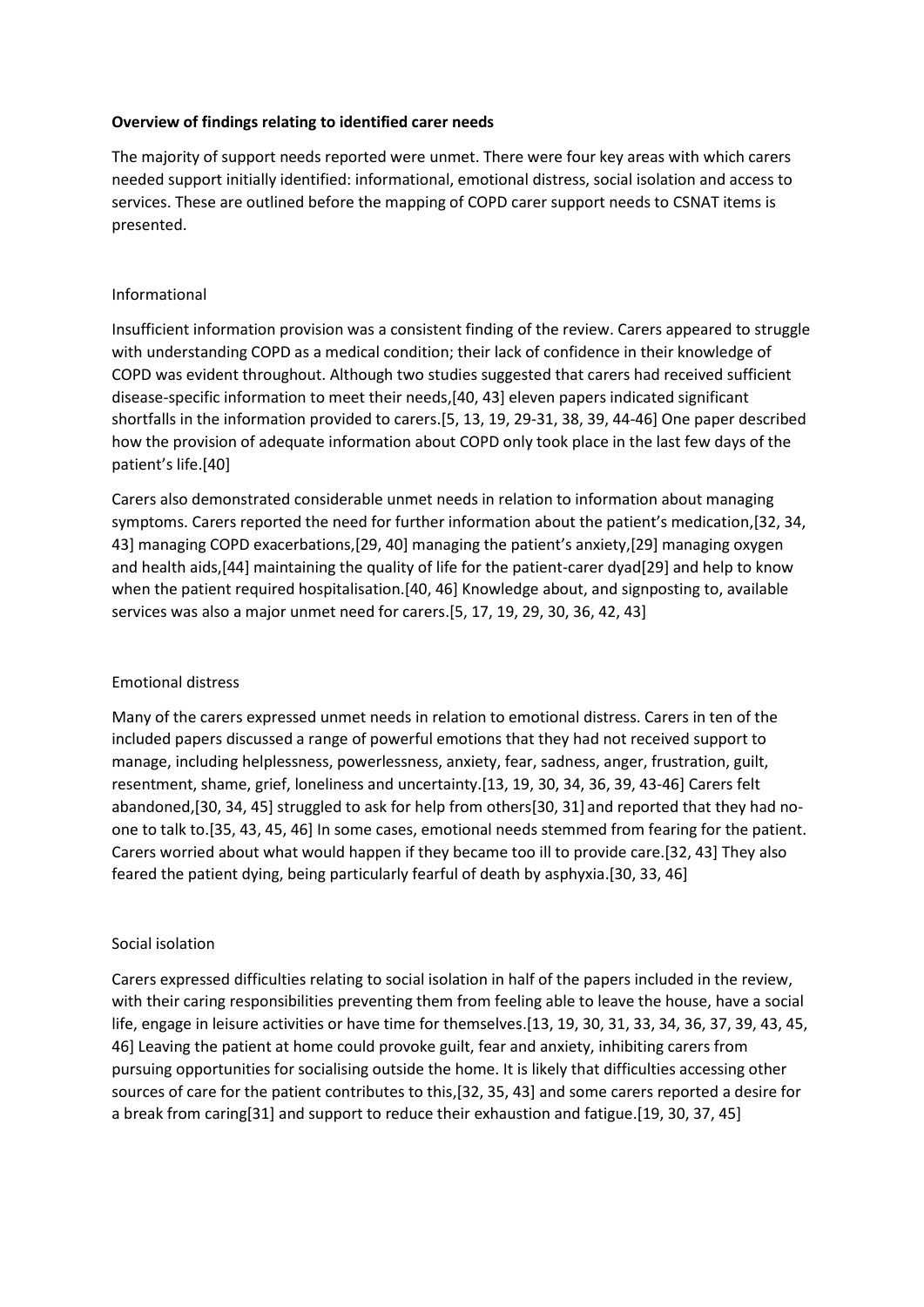#### Access to services

Findings suggest that COPD carers encounter considerable barriers to accessing services. Carers appear to struggle with accessing financial assistance,[5, 13, 30, 33, 43-45] alternative sources of care for the patient,[32, 35, 43] support from social services,[13, 47] adequate specialist healthcare services,[32] spiritual support[41, 43] and affordable, consistent home help.[19, 35, 38-40, 43, 44, 44] Studies also revealed significant difficulties in accessing equipment and housing adaptations.[5, 19, 29, 30, 40, 45] Interestingly, carers sometimes indicated that a patient struggling to access services also resulted in an unmet carer support need; for example, carers reported that a lack of patient access to emotional support and rehabilitation was an unmet carer need.[35, 42]

# **Mapping needs to CSNAT questions**

The range of met needs, unmet needs and helpful inputs identified were then mapped to CSNAT questions. The outcome of this is reported below and summarised in Appendix D (online supplementary material). Needs are grouped by the CSNAT questions they were mapped to during data analysis.

Most of the needs and helpful inputs extracted from papers were encompassed by the CSNAT, and no CSNAT questions appeared to be redundant for COPD carers. However, additional needs related to relationships were identified that could not be mapped to any existing CSNAT questions: the patient-carer relationship and the carer-clinician relationship. The majority of these relationship needs were unmet.

# The patient-carer relationship

Carers in five studies reported needs that were related to changes or difficulties within the patientcarer relationship.[31, 31, 34, 37, 41] Carers reported a loss of intimacy and understanding from the patient,[31, 36, 43] tensions and constraints between them and the patient[33] and a desire for health professionals to be receptive to discussing relationship problems.[39]

# The carer-clinician relationship

Carers felt that clinicians did not always acknowledge carers and their role in supporting the patient.[29, 37, 44] They reported contact with health professionals was inconsistent and that communication between carers and clinicians should be improved.[30, 37, 39, 40] Carers also reported a desire to be more included within decision-making regarding the patient's care.[31, 34, 44] Family meetings were suggested as one potential method to facilitate shared decision-making and understanding. Carers valued positive relationships with healthcare staff, placing particular emphasis on the importance of care that is well-coordinated between settings and led by empathetic staff.[36]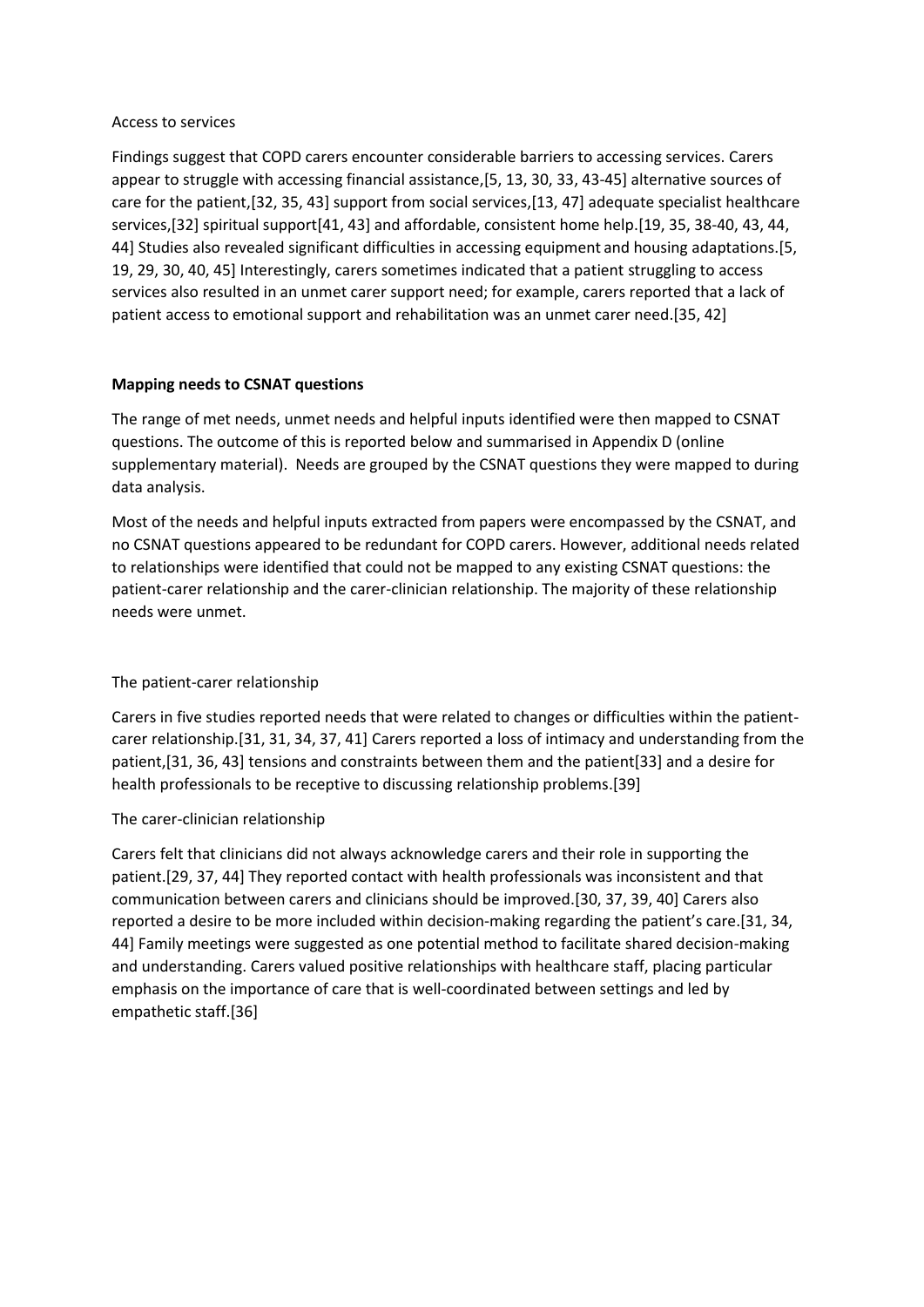#### **DISCUSSION**

#### **Implications of unmet carer needs**

This review primarily focused on the comprehensiveness of the CSNAT for COPD carers. However, several areas of shortfall in the support offered to COPD carers were also identified and are worthy of initial discussion. These areas included information provision, support for emotional distress, help to alleviate social isolation and assistance to access services.

Carers within the studies felt that the quality of information provided– and how it was transferred to them from healthcare professionals – must be improved. Many reported needing more information. The types of information needed varied widely. Examples included information related to the patient's condition and its management as well as information to help establish an understanding of how services worked and interlinked. Among carers' concerns was how a lack of information impacted upon on their understanding of COPD and hence how they cared for the patient. The finding that carers felt they lacked information is unsurprising. Research suggests that both carer and patient often receive inadequate information about COPD, its symptoms and treatments, sometimes to the extent that the patient is not even aware that they have been diagnosed.[48, 49] Ensuring that carers are included in information-sharing and signposting to further appropriate information resources by health professionals could be helpful in meeting their information needs. Professionals could also check that carers who have previously received information fully understand it. Research suggests that there is a notable disparity between the complexity of health information provided and the ability of patients and carers to comprehend it.[50] Clinicians must be mindful that this may act as a barrier for carers to engage with health care resources, discussion with professionals and decisions relating to the patient's care.

Interestingly, carers in one paper indicated that being offered information about COPD at multiple times as the disease progressed would have been helpful. This suggests that information tailored to the current disease stage – and hence to the carer's current understanding – is the most beneficial. Carers also suggested that they would have liked to receive information both in the patient's presence and independently, and that this may include information that the patient would prefer not to know at that time. For example, some of the patients within the papers did not want to receive information relating to how their disease will progress, end-of-life care or the dying process. However, this knowledge could help carers to plan for the future or prepare for the patient's death and as such could be an important for carers. Some services have gone as far as to offer separate clinic appointments for carers and patients, acknowledging that the priorities and informational needs of these individuals may differ.[51]

The review revealed further areas where health professionals may be able to make a considerable difference for COPD carers. It appears that support to help carers engage socially and pursue interests outside the home would be of significant benefit to this group. Loneliness is a common issue amongst carers that is exacerbated by a range of factors, including financial difficulties and a lack of access to alternative sources of care for the patient.[52] Given that unmet needs for financial assistance and input from formal care were also reported by carers in the review, it is possible that improving access to these may be helpful in reducing social isolation for COPD carers.

Health professionals could also play an important role in meeting the unmet need for emotional support revealed during the review. This support may involve promoting access to services that could help to reduce carer distress. Carers indicated that peer support or individuals to discuss their worries with – potentially including healthcare professionals - would be useful. Carers wanted staff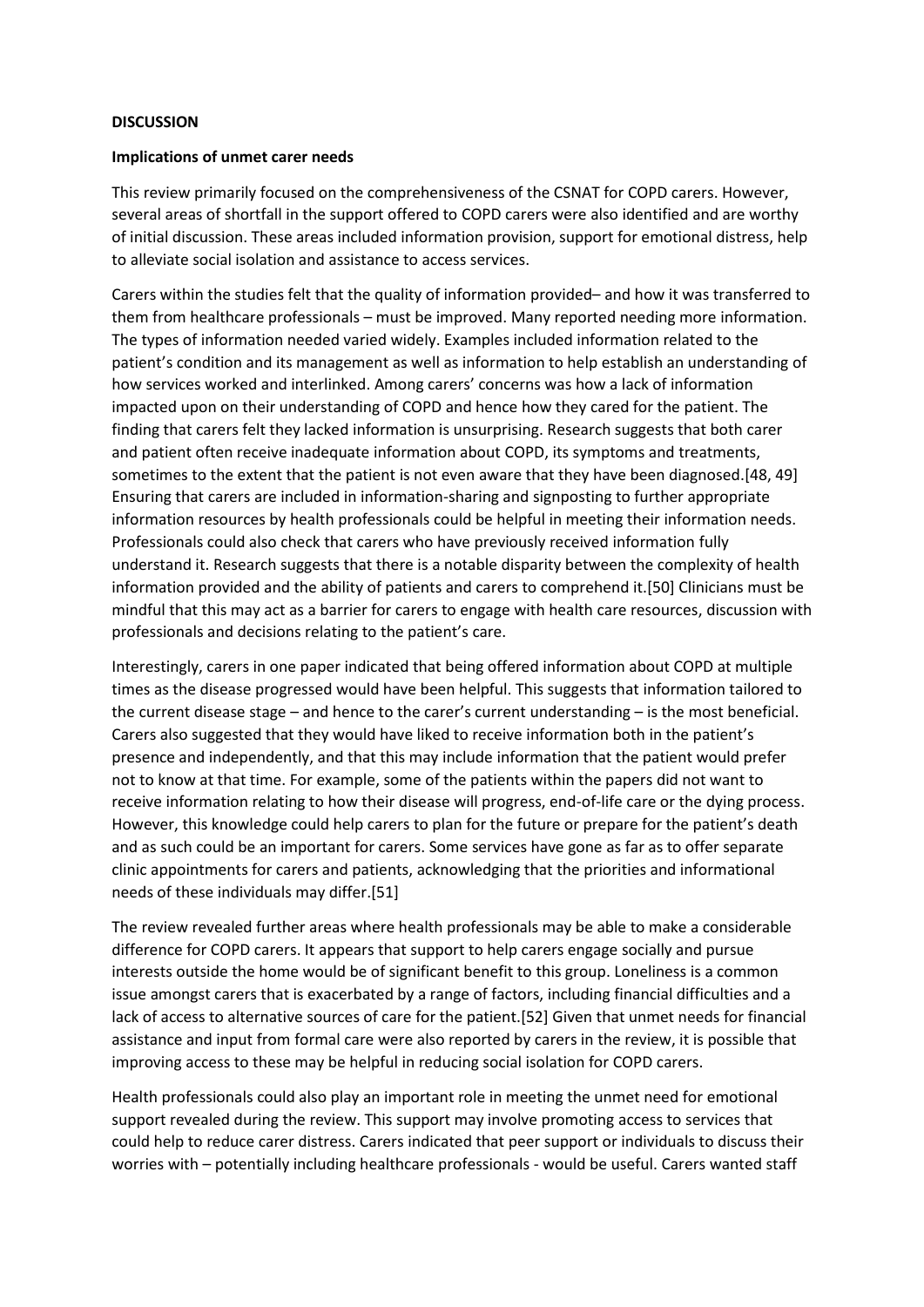to acknowledge carer distress and to demonstrate an understanding of the emotional impact caring can have on the wellbeing of carers.

There are other potential ways to address carer distress that healthcare professionals could consider. Given that access to services was a difficulty for carers within the review, ensuring that professionals are aware of appropriate signposting or local resources to help carers manage their mental health may be helpful, including wellbeing services, support lines or local support groups. Making sure carers are also aware of how to get help for the patient in an emergency – for example, establishing a contingency plan as to who would provide care should the carer become ill – also appears to be indicated given that this was noted as a specific source of distress and worry in two papers. It may be that managing emotions and worries could be linked to the aforementioned unmet need to reduce social isolation. Social isolation is associated with distress and poorer mental health outcomes, while social support – specifically emotional support – offers a protective effect against mental health conditions such as depression.[53, 54] By enabling carers to enrich their social lives they may find they are able to engage in protective, meaningful activities and find others with whom they can share their worries. Healthcare professionals can take a proactive role in promoting services that enable carers to manage their emotions and to connect with others.

Effective palliative care also appears to have a potential role in reducing emotional distress for carers. Historically, the provision of palliative care for COPD patients and their carers has not been on par with the care provided for patients with other chronic conditions.[6-8] Aside from the previously mentioned information deficits regarding the future course of the illness and the dying process, carers also reported a variety of unmet emotional needs relating to end-of-life care, including the need for better access to bereavement support. Carers also reported fears and anxiety related to the patient's impending death. This distress could potentially be relieved by support and discussion with appropriate palliative care professionals to help demystify end-of-life issues and prepare carers for what is to come.

A recurring finding was that clinicians may be able to improve the experience of carers by making them aware of, and facilitating access to, useful services. Carers reported a lack of signposting to services that could improve their quality of life or their ability to provide care. This included palliative care services, equipment services, experts who could provide assistance for financial and legal matters, affordable home help, peer support, services that could provide alternative sources of care for the patient and social care services. Health professionals could contribute to an improvement in signposting by ensuring that they are comprehensive in their assessment of the carer's needs and are responsive in providing appropriate referrals and information for carers to access the services they require. Interestingly, studies also suggested that sometimes patients struggling to access services resulted in unmet support needs for carers; these included carers reporting a lack of patient access to rehabilitation and emotional support as an unmet carer support need. This may be related to the potential for these services to help reduce the burden on carers by maximising the function and independence of patients and through connecting patients to other individuals with whom they can share their worries. In terms of the benefits of rehabilitation to carers, research suggests that carers can derive relational and emotional benefits from services that help patients to increase their independence.[55]

In summary, a major finding of the review is the number of, and variety in, unmet support needs amongst COPD carers. It is likely that these individuals would benefit from identification of their needs in a timely and comprehensive way that leads to appropriate and tailored support from health and social care professionals. Utilisation of the CSNAT intervention to identify support needs and develop an action plan to meet these needs may be one way of accomplishing this although, as we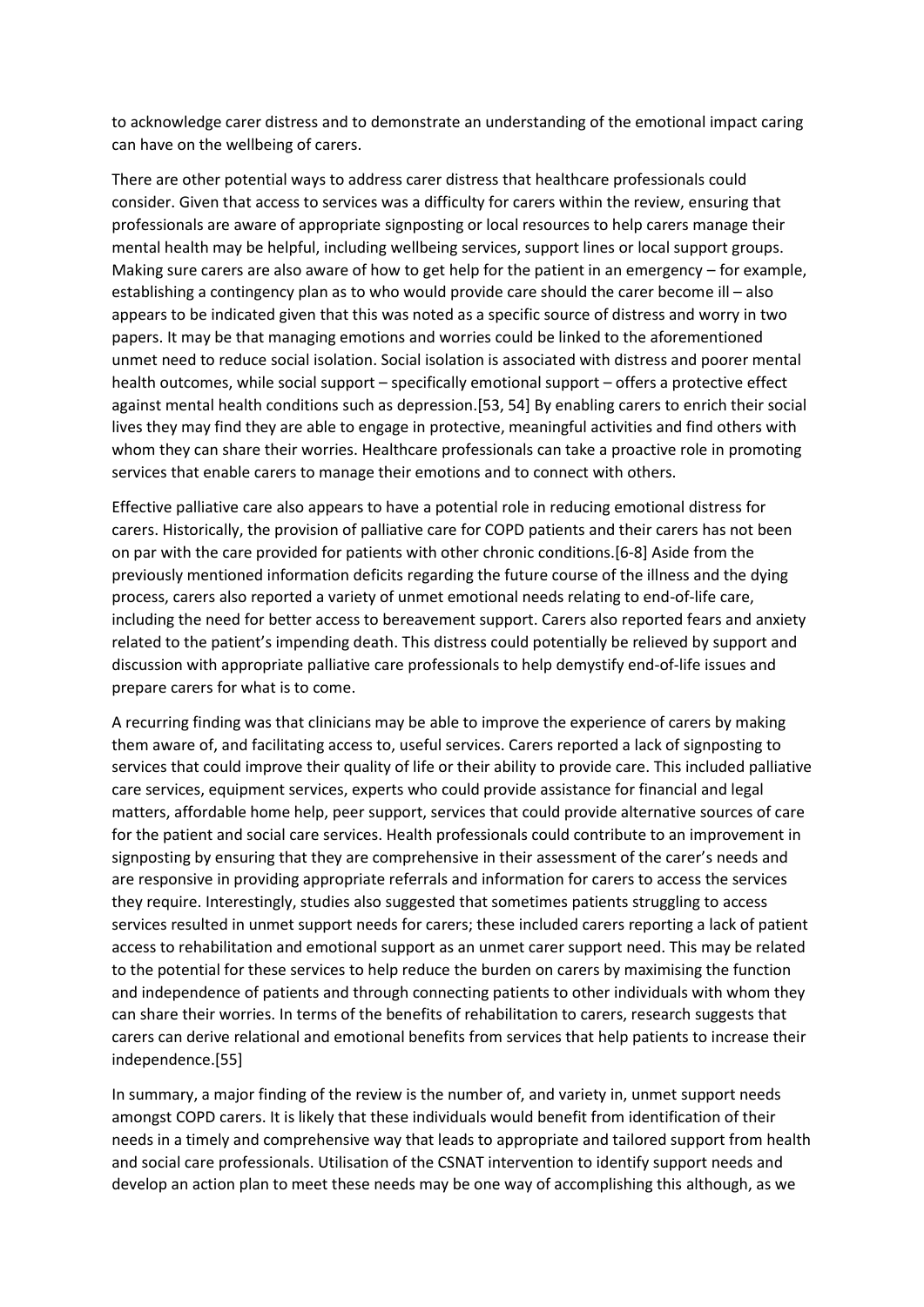now discuss, the review also indicates that the CSNAT may need adaptation to more fully enable the support needs of COPD carers to be identified and addressed.

# **Comprehensiveness of the CSNAT for COPD carers**

Mapping the support needs of COPD carers to the CSNAT suggests that while none of the CSNAT questions are redundant, some adaptation of the tool may be required to ensure comprehensiveness for COPD i.e. that all potential COPD carer needs are encompassed.

The first category of support needs that did not appear to be covered by existing questions on the tool related to changes in the patient-carer relationship. It is worth considering that providing informal care can sometimes strengthen the patient-carer bond rather than leading to a deterioration in this relationship.[36] However, for individuals experiencing relationship difficulties inclusion of this within the CSNAT may be beneficial, particularly as carers within the review suggested discussing relationship problems with health professionals may be a useful option. Interestingly, a similar finding was made by the CSNAT developers when investigating its potential utility with carers of patients with Motor Neurone Disease (MND). While most MND carer support needs mapped onto CSNAT questions, the researchers also reported additional 'relationship issues warranting further consideration'.[56] It appears that MND and COPD carers may experience relationship difficulties that did not emerge in the original CSNAT study with predominantly endstage cancer carers. There are a number of possible explanations for this. Differences in the respective trajectories and length of the caring role in these conditions may influence the patientcarer relationship over time in different ways, though no definitive conclusions regarding causation can be made without further investigation.

The discovery of support needs in relation to the carer-clinician relationship could also necessitate adaptation of the CSNAT. From the review it appears carers sometimes experience difficulties within their interactions with health professionals which they struggle to resolve. Carers may benefit from being able to raise these concerns when completing the CSNAT to ensure that the support they are receiving is appropriate to meet their needs. As such, amendment of the CSNAT to encapsulate relationship difficulties may be appropriate to ensure it is comprehensive for COPD carers.

Given that both of these needs relate to relationships, it is proposed that the addition of a single appropriately worded question about relationships may address this.

# **Limitations**

This review utilised a systematic methodology and followed PRISMA guidelines[22] to provide a comprehensive overview of COPD carer support needs. However, limitations remain, particularly in relation to sources of potentially relevant data that were excluded for pragmatic reasons. It is acknowledged that the inclusion of grey literature could have provided a more comprehensive evidence synthesis and might have reduced the impact of any publication bias on results.[57] In addition, the exclusion of non-English papers and those published outside of the search period may mean that potentially relevant data was missed. Also, authors of papers included in the review were not contacted as field experts, which might have identified further literature not captured by the search.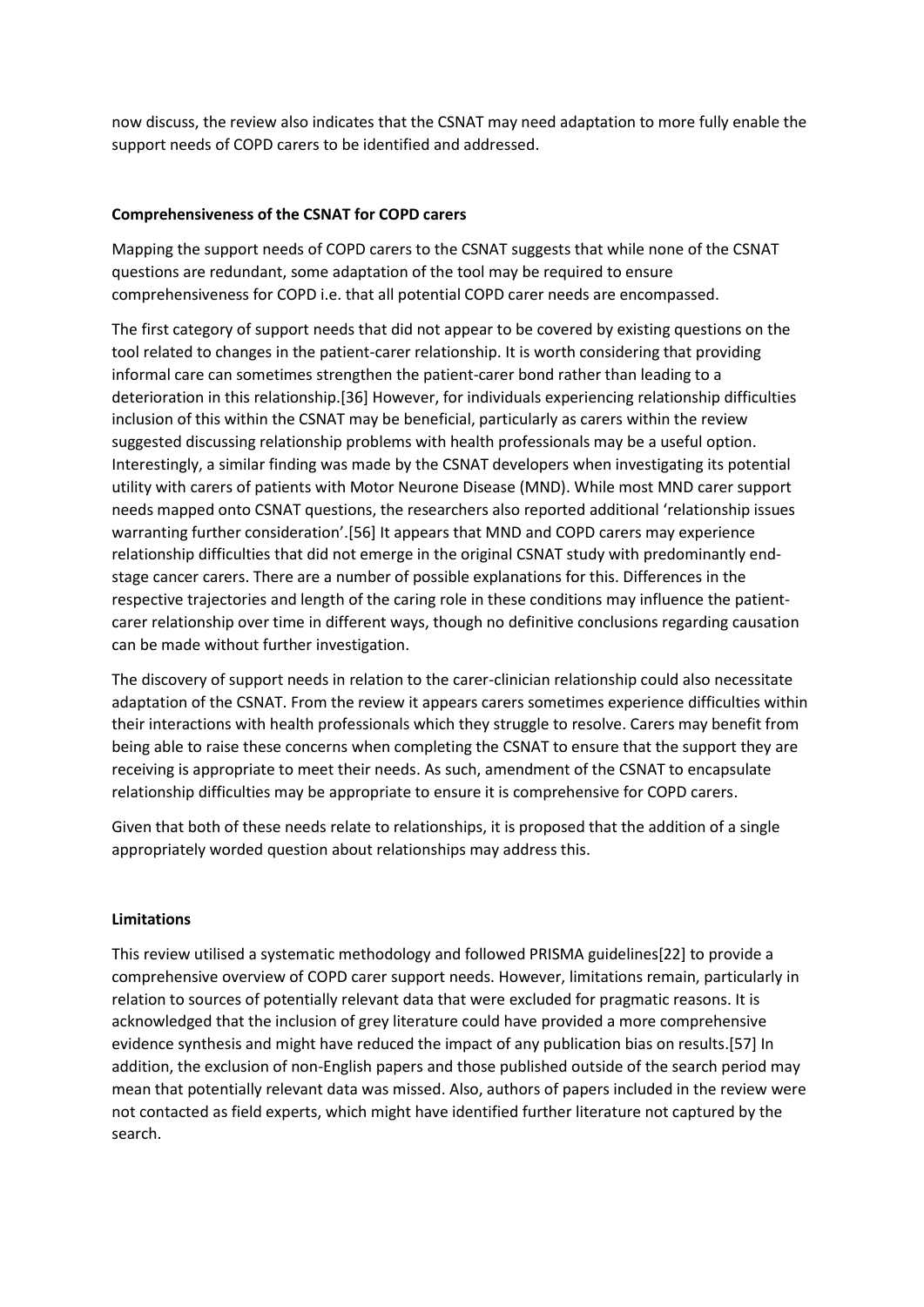Two further limitations relate to the nature of the empirical work in the included papers, which may indicate wider issues in carer research: (1) gender imbalance and (2) recruitment.

The majority of the participants within papers were female. This gender imbalance may reflect female carers outnumbering male carers in the general population.[58, 59] However, other factors related to study design may have affected recruitment. For example, male carers report that they have different needs to female carers and do not always identify with the 'carer' label, particularly if they are in employment.[60] Hence, studies attempting to use the term 'carer' may have been more likely to alienate potential male participants. The inclusion of two papers with a sole focus on male carers increases the relevance of the review findings to this group, but the lower number of male participants in studies could reflect a gap in the literature that may be a useful area to address in future research on COPD carers.

In addition to this, several studies within the review struggled with recruiting carers. One study used a range of methods and sites to recruit but was unable to reach their recruitment goals.[44] The study researchers considered whether this again may have been affected by a disparity between how carers self-identify and how they are labelled by others – specifically, whether individuals see themselves as 'carers'. Many studies also recruited carers through patients or required the explicit consent of the patient to proceed. While pragmatic and understandable, this places patients in a 'gatekeeping' role which influence which carers were able to consider and participate in studies.[61] For example, data might not be collected from carers where the patient-carer relationship is poor. Farquhar et al. acknowledge this limitation,[29] though they also state that they felt the discovery of patient-carer tension in interviews was an encouraging sign that their recruitment approach had not compromised their findings. An additional difficulty encountered was the issue of carers having to balance study participation with their caring responsibilities, with some carers dropping out partway through the process as the patient became ill.[34, 62, 63]

# **What this review adds**

Four pre-existing review papers were identified and included within this review. Two of these, however, were narrative reviews which do not state a methodology or use systematic searching,[19, 36] one investigated impacts of caring and existing interventions rather than support needs,[13] and the fourth had a search period of 1990-2007. This current review therefore adds a decade of published findings providing a more contemporary picture of support needs for COPD carers.[17]

This review forms part of a larger study to explore aspects of validity of the CSNAT in COPD given its increasing use in this carer group. Follow-on empirical work with COPD carers will investigate the face and content validity of a revised CSNAT (revised to include a question about relationships) and explore their views on delivery of the CSNAT intervention in clinical practice to carers of patients with COPD.

# **CONCLUSION**

Individuals who support people with COPD have a range of support needs, many of which appear to be unmet. Health professionals could play an important role in enabling these needs to be addressed. However, needs must first be identified, and this could be accomplished through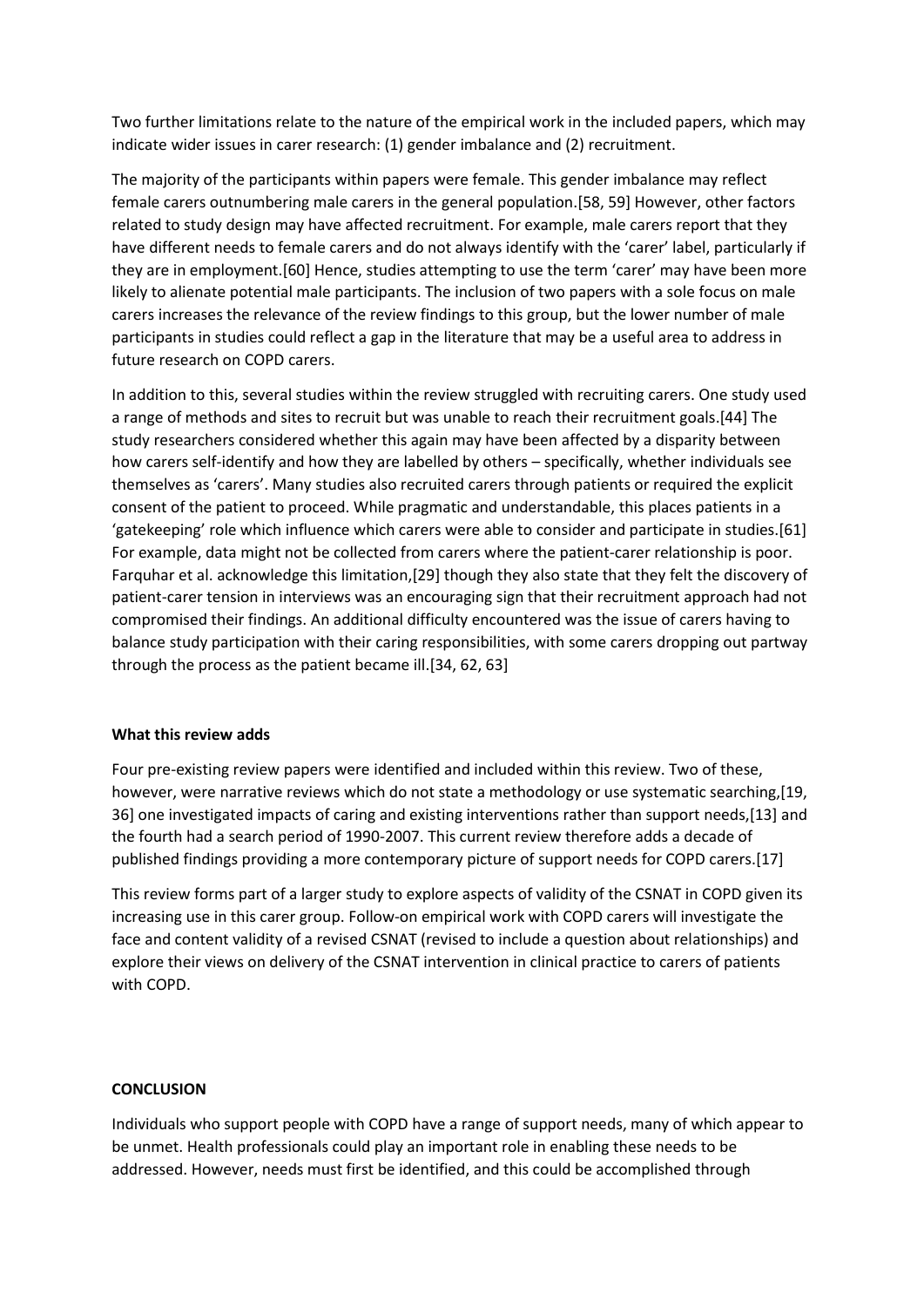comprehensive person-centred assessment. The CSNAT may be a suitable tool to assess carer support needs, however the current version of the tool would benefit from the addition of a question relating to relationships in order to be fully comprehensive of the needs of COPD carers.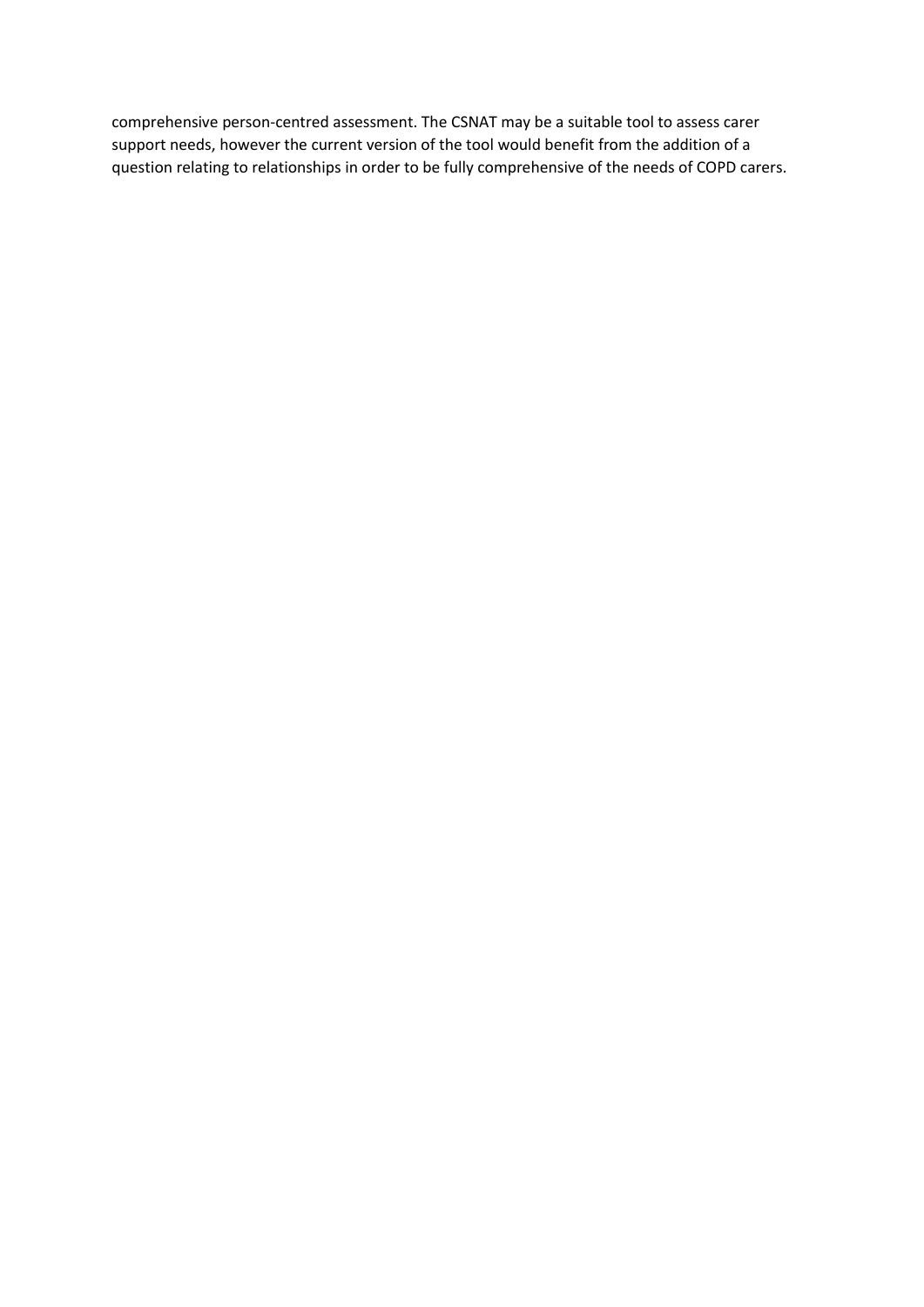# **Authorship**

Both authors contributed toward designing the review, data analysis and synthesis, drafting and editing the manuscript and gave final approval of the version to be published.

# **Funding**

*The author(s) disclosed receipt of the following financial support for the research, authorship, and/or publication of this article:* KM is currently supported by Research Capability Funding from the Norfolk and Waveney CCGs, administered by the Norfolk and Suffolk Primary and Community Care Research Office. MF was supported by the National Institute for Health Research (NIHR) Applied Research Collaboration (ARC EoE) programme. The views expressed are those of the authors, and not necessarily those of the NIHR, NHS or Department of Health and Social Care.

#### **Declaration of conflicting interests**

None declared.

#### **Patient consent for publication**

Not applicable.

# **Ethical approval**

Not applicable.

# **Data sharing**

Not applicable.

# **Acknowledgements**

This study utilises the Carer Support Needs Assessment Tool (CSNAT) devised by Dr Gail Ewing and Prof Gunn Grande (Copyright © 2009 University of Cambridge (Centre for Family Research) / The University of Manchester (School of Nursing, Midwifery and Social Work). All rights reserved.

A licence was obtained granting permission to use the CSNAT for the project. The authors additionally thank Dr Gail Ewing and Carole Gardener (University of Cambridge) for advice and guidance.

Aspects of the work have been previously published as conference abstracts for: the Annual Marie Curie Palliative Care Research Conference 2018, Hospice UK conference 2019 and Primary Care Respiratory Society Conference 2019.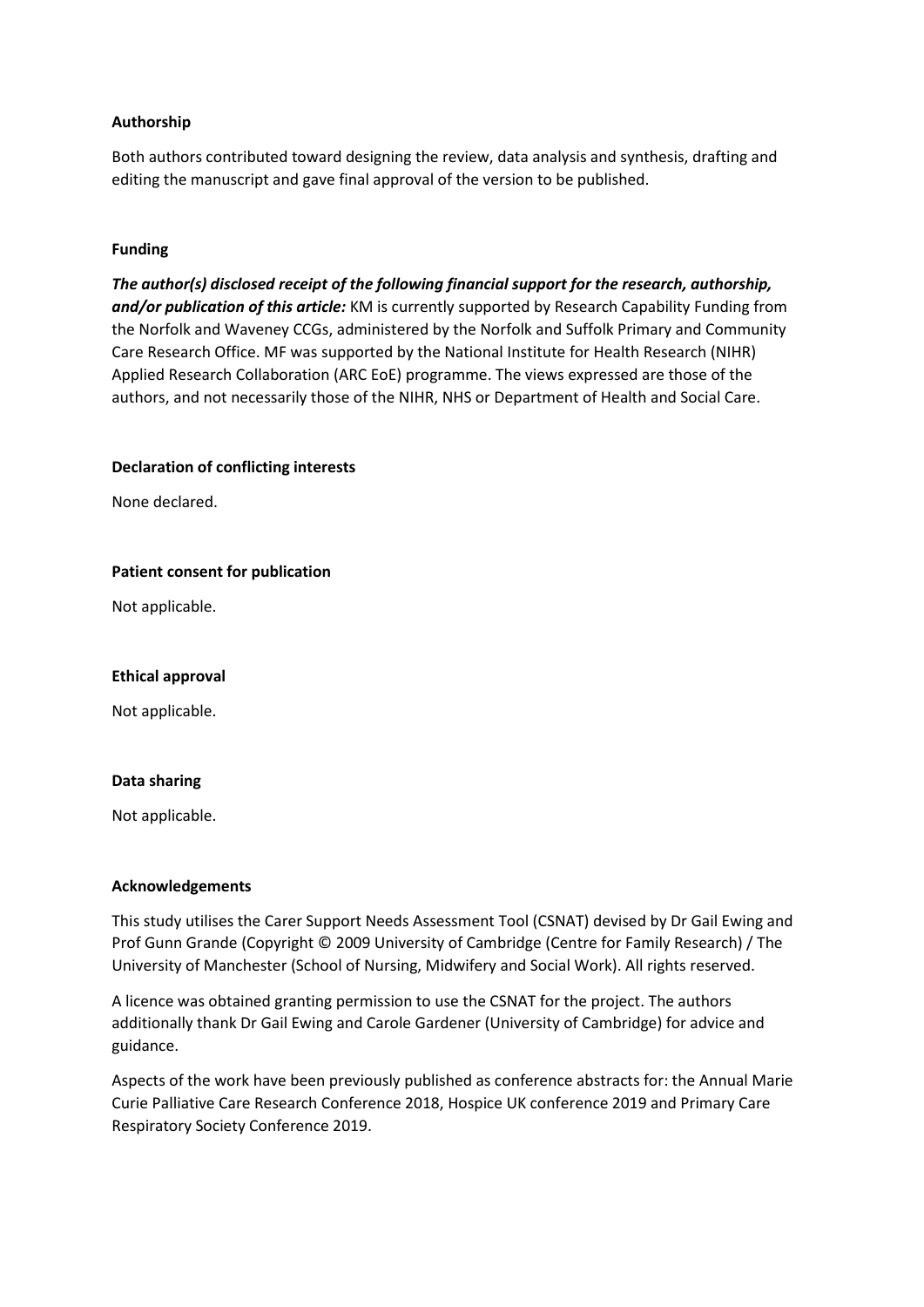# **REFERENCES**

1. Thomas C. MS, McIllmurray M., Soothhill K., Francis B., Harman J. The Psychosocial Needs of Cancer Patients and their Main Carers. Project report. Lancaster: Institute for Health Research, Lancaster University, cited in National Institute for Clinical Excellence. 2004. Guidance on Cancer Services. Improving Supportive and Palliative Care for Adults with Cancer. The Manual. London: NICE; 2001.

2. Farquhar M, Ewing G, Moore C, et al. How prepared are informal carers of patients with advanced COPD and what are their support needs? Baseline data from an ongoing longitudinal study. *BMJ Support Palliat Care.* 2014;4: P111

3. Gatti V, Banfi P, Centanni S, et al. Enlightening chronic obstructive pulmonary disease through patients' and caregivers' narratives. *Int J Chron Obstruct Pulmon Dis.*2018;13:3095-105.

4. Alhaddad B, Taylor KMG, Robertson T, et al. Assistance of family carers for patients with COPD using nebulisers at home: a qualitative study*.Eur J Hosp Pharm Sci Pract.* 2016;23(3):156. 5. Spence A, Hasson F, Waldron M, et al. Active carers: living with chronic obstructive

pulmonary disease*. Int J Palliat Nurs.* 2008;14(8):368-72.

6. Gore JM, Brophy CJ, Greenstone MA. How well do we care for patients with end stage chronic obstructive pulmonary disease (COPD)? A comparison of palliative care and quality of life in COPD and lung cancer. *Thorax*. 2000;55(12):1000-1006.

7. Goodridge D, Lawson J, Duggleby W, et al. Health care utilization of patients with chronic obstructive pulmonary disease and lung cancer in the last 12 months of life*. Respr Med.* 2008;102(6):885-91.

8. Roberts CM, Seiger A, Buckingham RJ, et al. Clinician perceived good practice in end-of-life care for patients with COPD. *Palliat Med*. 2008;22(7):855-8.

9. Kristjanson LJ, Aoun S. Palliative Care for Families: Remembering the Hidden Patients. *Can J Psychiatry*. 2004;49(6):359-65.

10. Seamark DA, Blake SD, Seamark CJ, et al. Living with severe chronic obstructive pulmonary disease (COPD): perceptions of patients and their carers: An interpretative phenomenological analysis. *Palliat Med*. 2004;18(7):619-25.

11. Pinto RA, Holanda MA, Medeiros MMC, et al. Assessment of the burden of caregiving for patients with chronic obstructive pulmonary disease. *Respr Med.* 2007;101(11):2402-8.

12. Miravitlles M, Peña-Longobardo LM, Oliva-Moreno J, et al. Caregivers' burden in patients with COPD. *Int J Chron Obstruct Pulmon Dis.* 2015;10:347-56.

13. Cruz J, Marques A, Figueiredo D. Impacts of COPD on family carers and supportive interventions: a narrative review. *Health Soc Care Community.* 2017;25(1):11-25.

14. RN AS, Hasson F, Waldron M, et al. Active carers: living with chronic obstructive pulmonary disease. *Int J Palliat Nurs.* 2008;14(8):368-72.

15. Ewing G, Grande G. Development of a Carer Support Needs Assessment Tool (CSNAT) for end-of-life care practice at home: A qualitative study. *Palliat Med.* 2012;27(3):244-56.

16. Ewing G, Grande G. Providing comprehensive, person-centred assessment and support for family carers towards the end of life. 2018. [Available from:

https://www.hospiceuk.org/docs/default-source/What-We-Offer/Care-Support-

Programmes/Research/carers-report---10-recommendations-for-achieving-organisationalchange final.pdf?sfvrsn=0 Accessed Aug 2019]

17. Caress A-L, Luker KA, Chalmers KI, et al. A review of the information and support needs of family carers of patients with chronic obstructive pulmonary disease. *J Clin Nurs*. 2009;18(4):479-91.

18. Department of Health and Social Care. Recognised, valued and supported: Next steps for the Carers Strategy. 2010. [Available from: https://www.gov.uk/government/publications/recognisedvalued-and-supported-next-steps-for-the-carers-strategy Accessed Aug 2019]

19. Farquhar M. Assessing carer needs in chronic obstructive pulmonary disease. *Chron Respir Dis*. 2017;15(1):26-35.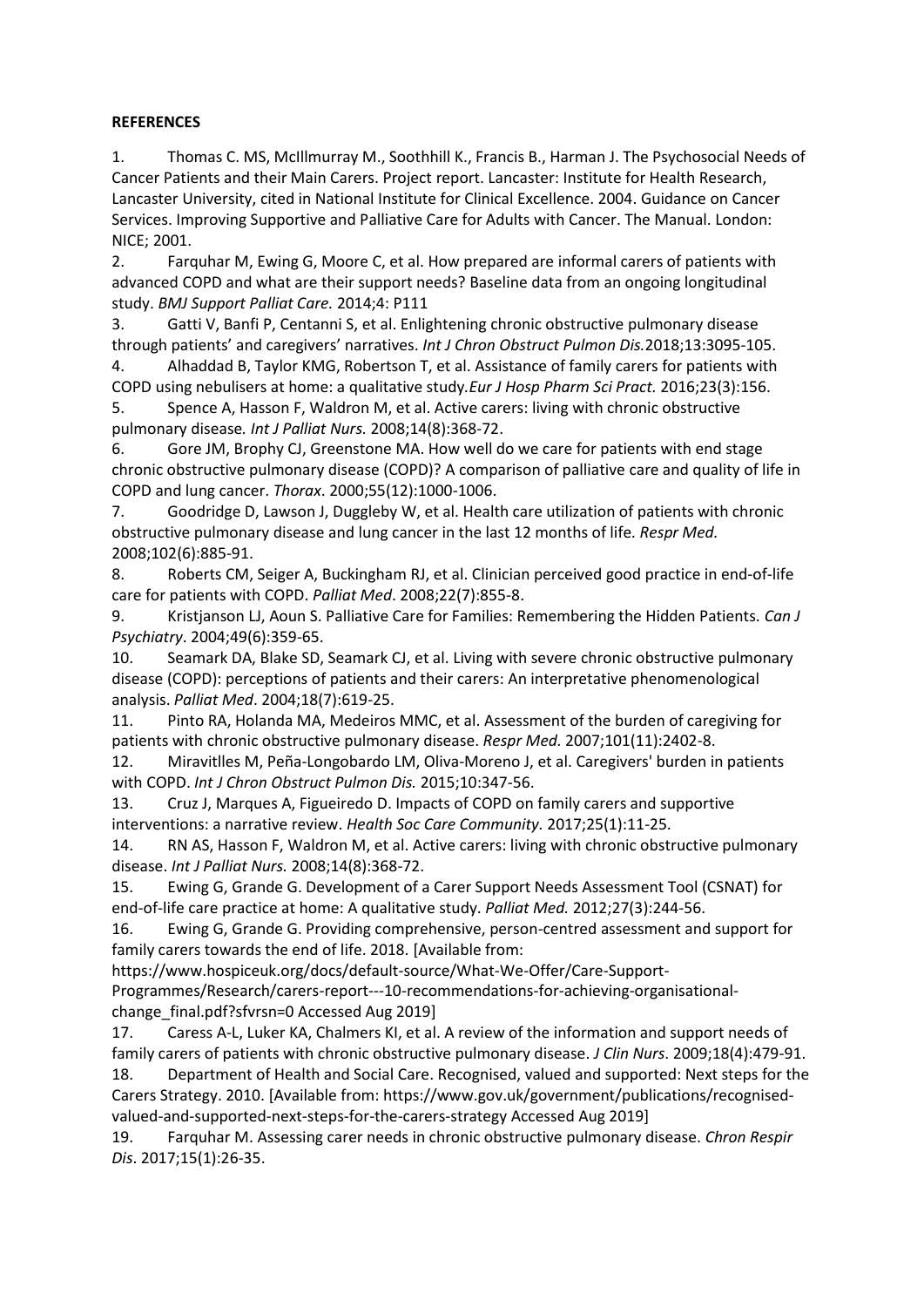20. Murray SA, Kendall M, Boyd K, et al. Illness trajectories and palliative care. *BMJ*. 2005;330(7498):1007.

21. Tashakkori A, Teddlie C. Mixed Methodology: Combining Qualitative and Quantitative Approaches. Thousand Oaks, CA: Sage Publications; 2008.

22. Moher D, Liberati A, Tetzlaff J, et al. Preferred reporting items for systematic reviews and meta-analyses: the PRISMA statement. *PLoS Med*. 2009;6(7):5p

23. Carers UK. Missing out: the identification challenge [Available from:

https://www.carersuk.org/for-professionals/policy/policy-library/missing-out-the-identificationchallenge Accessed Aug 2019]

24. Bradshaw J. The taxonomy of social need. In: McLachlan G, ed. Problems and Progress In Medical Care. Oxford: Oxford University Press; 1972.

25. Critical Appraisal Skills Programme. CASP Qualitative Checklist [Available from: https://caspuk.net/wp-content/uploads/2018/01/CASP-Qualitative-Checklist.pdf Accessed Aug 2019]

26. Downes MJ, Brennan ML, Williams HC, et al. Development of a critical appraisal tool to assess the quality of cross-sectional studies (AXIS). *BMJ Open*. 2016;6(12):e011458.

27. La Torre G, Backhaus I, Mannocci A. Rating for narrative reviews: concept and development of the International Narrative Systematic Assessment tool. *Sense Sci*. 2015;2(1):5.

28. Booth S, Silvester S, Todd C. Breathlessness in cancer and chronic obstructive pulmonary disease: Using a qualitative approach to describe the experience of patients and carers. *Palliat Support Care*. 2003;1(4):337-44.

29. Farquhar M, Penfold C, Benson J, et al. Six key topics informal carers of patients with breathlessness in advanced disease want to learn about and why: MRC phase I study to inform an educational intervention. *PLoS ONE*. 2017;12(5).

30. Hasson F, Spence A, Waldron M, et al. Experiences and Needs of Bereaved Carers during Palliative and End-of-Life Care for People with Chronic Obstructive Pulmonary Disease. *J Palliat Care.* 2009;25(3):157-63.

31. Bergs D. 'The Hidden Client'– women caring for husbands with COPD: their experience of quality of life. *J Clin Nurs*. 2002;11(5):613-21.

32. Figueiredo D, Jácome C, Gabriel R, et al. Family care in chronic obstructive pulmonary disease: what happens when the carer is a man? *Scand J Caring Sci*. 2016;30(4):721-30.

33. Gabriel R, Figueiredo D, Jácome C, et al. Day-to-day living with severe chronic obstructive pulmonary disease: Towards a family-based approach to the illness impacts. *Psychol Health*. 2014;29(8):967-83.

34. Bove DG, Zakrisson A-B, Midtgaard J, et al. Undefined and unpredictable responsibility: a focus group study of the experiences of informal caregiver spouses of patients with severe COPD. *J Clin Nurs*. 2016;25(3-4):483-93.

35. Takata S, Washio M, Moriwaki A, et al. Burden among caregivers of patients with chronic obstructive pulmonary disease with long-term oxygen therapy. *Int Med J*. 2008;15:53-7.

36. Nakken N, Janssen DJA, van den Bogaart EHA, et al. Informal caregivers of patients with COPD: Home Sweet Home? *Eur Respir Rev*. 2015;24(137):498.

37. Ek K, Ternestedt B-M, Andershed B, et al. Shifting Life Rhythms: Couples' Stories about Living Together When One Spouse Has Advanced Chronic Obstructive Pulmonary Disease. *J Palliat Care* . 2011. 189-97 p.

38. Lindqvist G, Albin B, Heikkilä K, et al. Conceptions of daily life in women living with a man suffering from chronic obstructive pulmonary disease. *Prim Health Care Res Dev.* 2012;14:40-51. 39. Lindqvist G, Heikkilä K, Albin B, et al. Conceptions of daily life in men living with a woman

suffering from chronic obstructive pulmonary disease. *Prim Health Care Res Dev.* 2012;14(2):140-50.

40. Philip J, Gold M, Brand C, et al. Facilitating Change and Adaptation: The Experiences of Current and Bereaved Carers of Patients with Severe Chronic Obstructive Pulmonary Disease. *J Palliat Med.* 2014;17(4):421-7.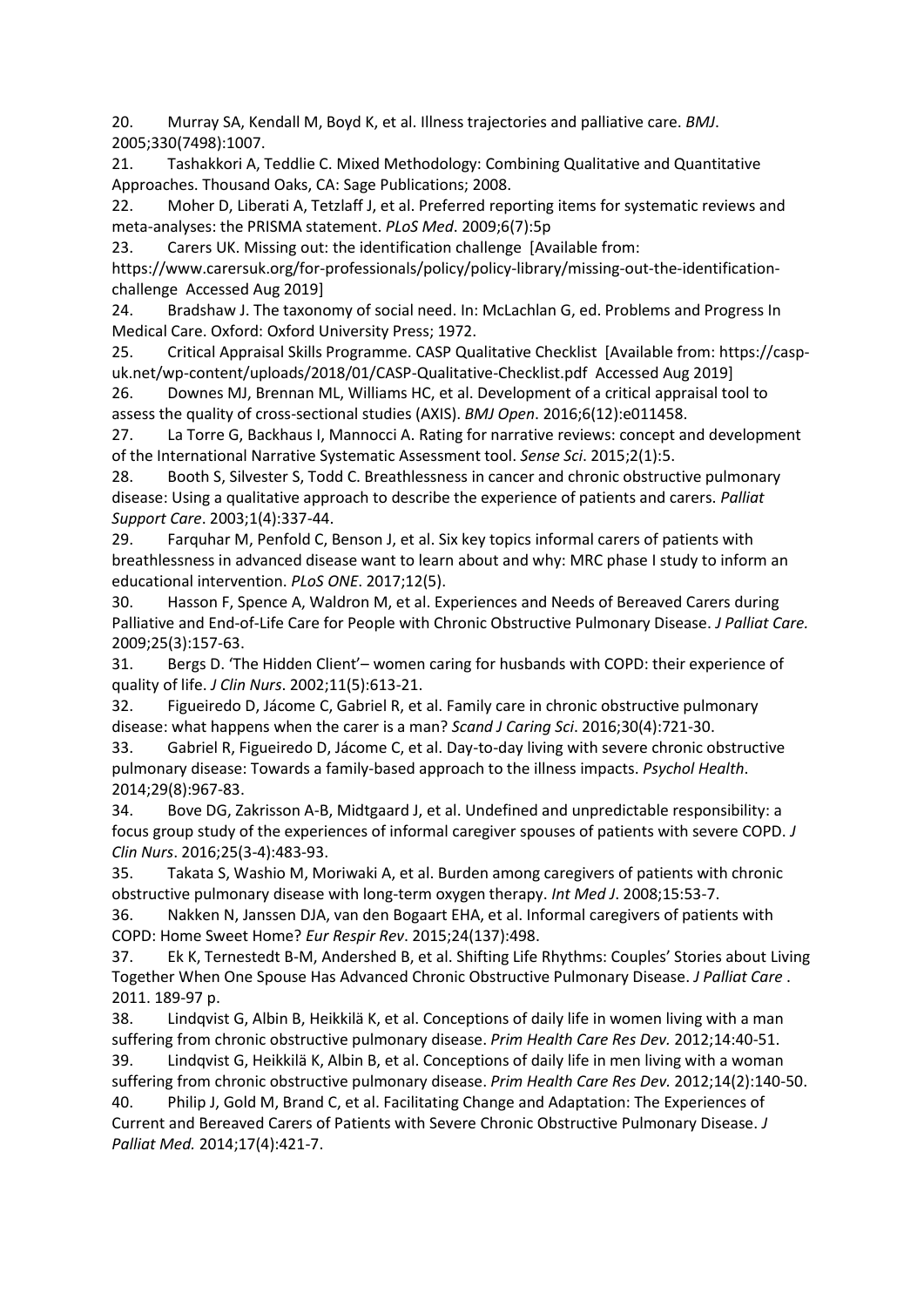41. Currow DC, Farquhar M, Ward AM, et al. Caregivers' perceived adequacy of support in endstage lung disease: results of a population survey. *BMC Pulm Med*. 2011;11:55.

42. Currow DC, Ward A, Clark K, et al. Caregivers for people with end-stage lung disease: characteristics and unmet needs in the whole population. *Int J Chron Obstruct Pulmon Dis*. 2008;3(4):753-62.

43. Woolfe P, McMillan M, Conway J. The needs of caregivers of people with COPD: A study*. Aust J Prim Health.* 2007;13:28-35.

44. Hynes G, Stokes A, McCarron M. Informal care-giving in advanced chronic obstructive pulmonary disease: lay knowledge and experience. *J Clin Nurs*. 2012;21(7‐8):1068-77.

45. Simpson AC, Young J, Donahue M, et al. A day at a time: caregiving on the edge in advanced COPD. *Int J Chron Obstruct Pulmon Dis*. 2010;5:141-51.

46. Ross E, Graydon JE. The Impact on the Wife of Caring for a Physically Ill Spouse. *J Women Aging*. 1997;9(4):23-35.

47. Gautun H, Werner A, LurÅs H. Care challenges for informal caregivers of chronically ill lung patients: Results from a questionnaire survey. *Scand J Public Health*. 2011;40(1):18-24.

48. Lippiett KA, Richardson A, Myall M, et al. Patients and informal caregivers' experiences of burden of treatment in lung cancer and chronic obstructive pulmonary disease (COPD): a systematic review and synthesis of qualitative research. *BMJ Open*. 2019;9(2):e020515.

49. Goldman RE, Mennillo L, Stebbins P, et al. How do patients conceptualize chronic obstructive pulmonary disease? *Chron Respir Dis*. 2016;14(3):245-55.

50. Rowlands G, Protheroe J, Winkley J, et al. A mismatch between population health literacy and the complexity of health information: an observational study. *Br J Gen Prac*. 2015;65(635):e379.

51. Swetenham K, Tieman J, Currow D. Do patients and carers find separate palliative care clinic consultations acceptable? A pilot study. *Int J Palliat Nurs*. 2014;20(6):301-5.

52. Cleland S. Alone and caring: Isolation, loneliness and the impact of caring on relationships Carers UK. 2015 [Available from: https://www.carersuk.org/for-professionals/policy/policylibrary/alone-caring. Accessed Aug 2019]

53. Leigh-Hunt N, Bagguley D, Bash K, et al. An overview of systematic reviews on the public health consequences of social isolation and loneliness. *Public Health*. 2017;152:157-71.

54. Santini ZI, Koyanagi A, Tyrovolas S, et al. The association between social relationships and depression: A systematic review. *J Affect Disord*. 2015;175:53-65.

55. Al-Janabi H, McLoughlin C, Oyebode J, et al. Six mechanisms behind carer wellbeing effects: A qualitative study of healthcare delivery. *Soc Sci Med*. 2019;235:112382.

56. Ewing G, Croke S, Rowland C, et al. 14 Enabling tailored and coordinated support for family carers of people with motor neurone disease through adaptation of a carer support needs assessment tool (CSNAT) intervention. *BMJ Support Palliat Care*. 2018;8(3):365.

57. Paez A. Gray literature: An important resource in systematic reviews. *J Evid Based Healthc*. 2017;10(3):233-40.

58. Eurocarers. The Gender Dimension of Informal Care. 2017 [Available from:

https://eurocarers.org/userfiles/files/The%20gender%20dimension%20of%20informal%20care.pdf Accesed Sep 2019]

59. Aldrige H, Hughes C. Informal carers & poverty in the UK: An analysis of the Family Resources Survey: New Policy Institute; 2016 [30p]. [Available from:

https://www.npi.org.uk/files/2114/6411/1359/Carers\_and\_poverty\_in\_the\_UK\_-\_full\_report.pdf Accessed Sep 2019]

60. Slack K, Fraser M. Husband, Partner, Dad, Son, Carer? A survey of the experiences and needs of male carers: Carers Trust and the Men's Health Forum; 2014 [Available from:

https://carers.org/sites/default/files/male\_carers\_research.pdf. Accessed Aug 2019]

61. Farquhar M, Phillips J. Building the evidence-base for palliative care nursing: overcoming challenges in research, knowledge transfer and implementation. In: Johnston B, Preston N, Walshe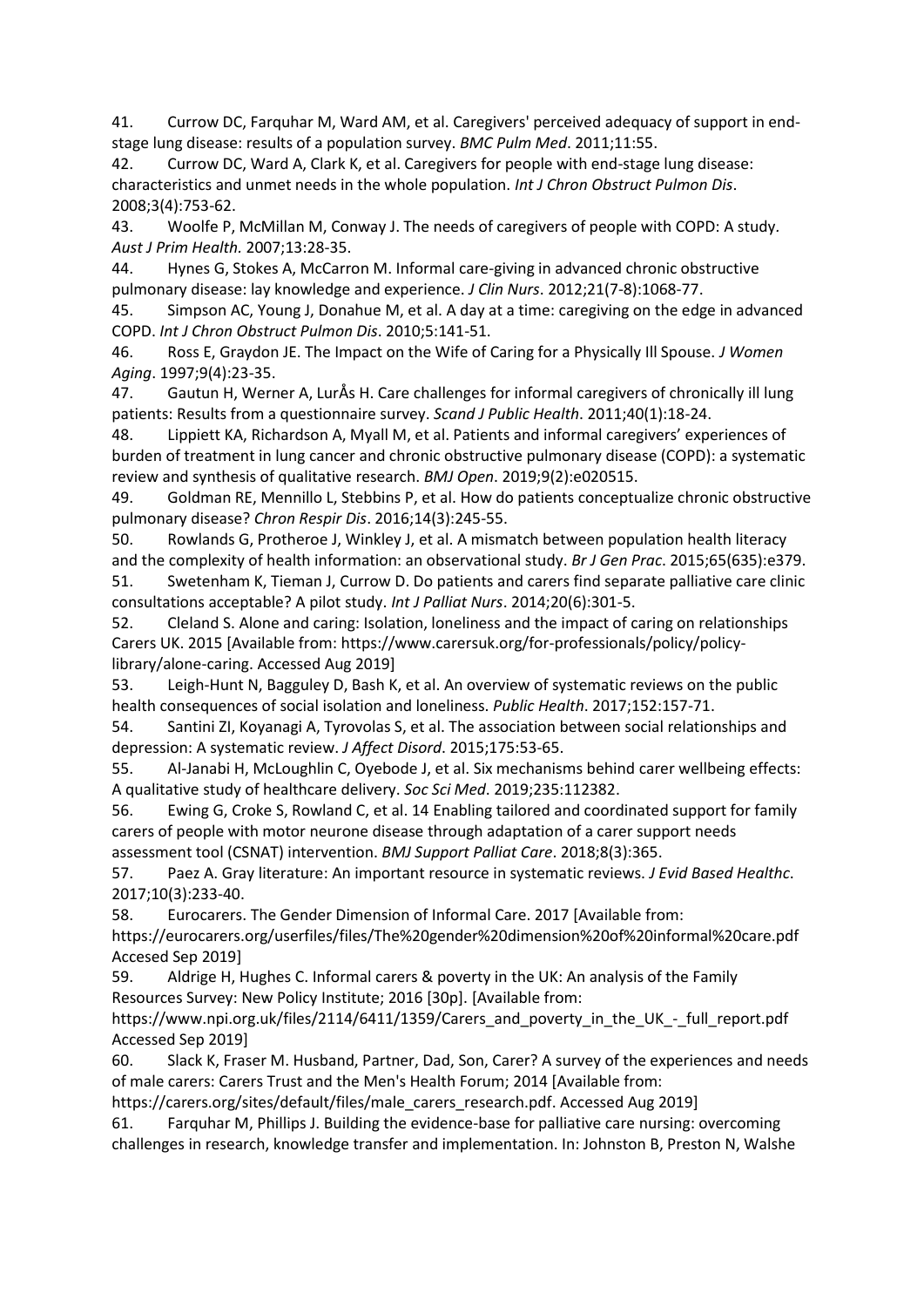C, editors. Palliative Nursing; Principles and Evidence for Practice. 3rd ed: Open University Press; 2018.<br>62.

62. Gul RB, Ali PA. Clinical trials: the challenge of recruitment and retention of participants. *J Clin Nurs*. 2010;19(1‐2):227-33.

63. Patel MX, Doku V, Tennakoon L. Challenges in recruitment of research participants. *Adv Psychiatr Treat*. 2018;9(3):229-38.